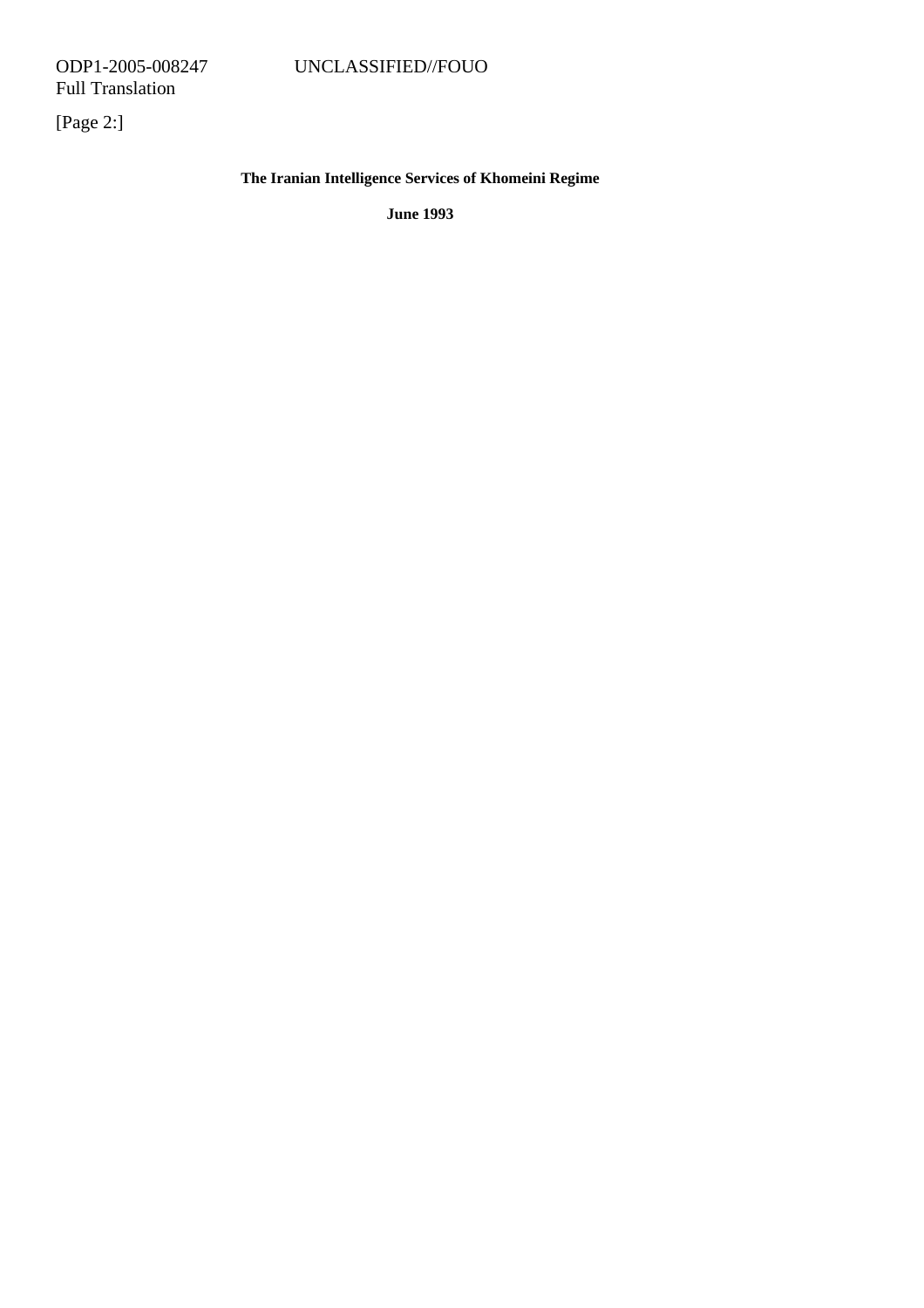[Page 3:]

## **Khomeini's General Intelligence Service**

Khomeini's regime has several intelligence and security services. The major part of these services focuses on data collection with the objective of executing terrorist activities against organized activities inside Iran and Iraq and in other countries. At the same time the regime seeks to impose its intelligence hegemony on the development of Iraq in various ways and always tries to increase its information regarding the situation in Iraq and the Kurdish areas while updating this information.

So, before we begin the study of the enemy's main intelligence services that manage terrorist activities primarily, we are going to explain the general structure and the main divisions of the regime that are divided into three divisions.

#### **1. The Military Intelligence Services in the Army and the Guard**

The military intelligence is divided into two divisions: The army and the guards.

#### **a. The army:**

The military intelligence service is like the **"second staff"** in very unit and the land force intelligence as well. The second department is for the military joint staff whose duties consist in gathering military information.

#### **b. The guards:**

The organization of the guards has two intelligence services. Each one is a unit intelligence service a land force intelligence assistance is and a guards joint staff intelligence department whose mission is to gather military information. The second intelligence service is a terrorist one. It is called : "Jerusalem force". This force follows up on the special intelligence and terrorist duries inside and outside Iran.

#### **2. The Intelligence Services within the Internal Security Forces:**

All the information gathered by the internal security forces of the intelligence units all over the country reaches the "Security Assistance" which falls under the Ministry of Interior. This department works under the supervision of the commander of the internal security forces who is the guards Chief Rida Sayf Ilahi. It consists of the following departments:

First: The public security affairs led by Ghulam Husayn Balandiyan

Second: The police affairs department led by Mina'i

It is important to mention that the country's Security Council is the highest service fro decision-making processes regarding the internal security matters the special pertinent plans at the level of the Ministry of Interior. The Minister of Interior is in charge of this council: There is also a council called the "Province Security Council". It plays the same role in every province.

#### **3. Security & Intelligence Services:**

To establish security in the country, all these services meet in the Ministry of Intelligence. The main task for the regime "information" is in the Ministry of Intelligence in general. It collets information it needs through the other intelligence services.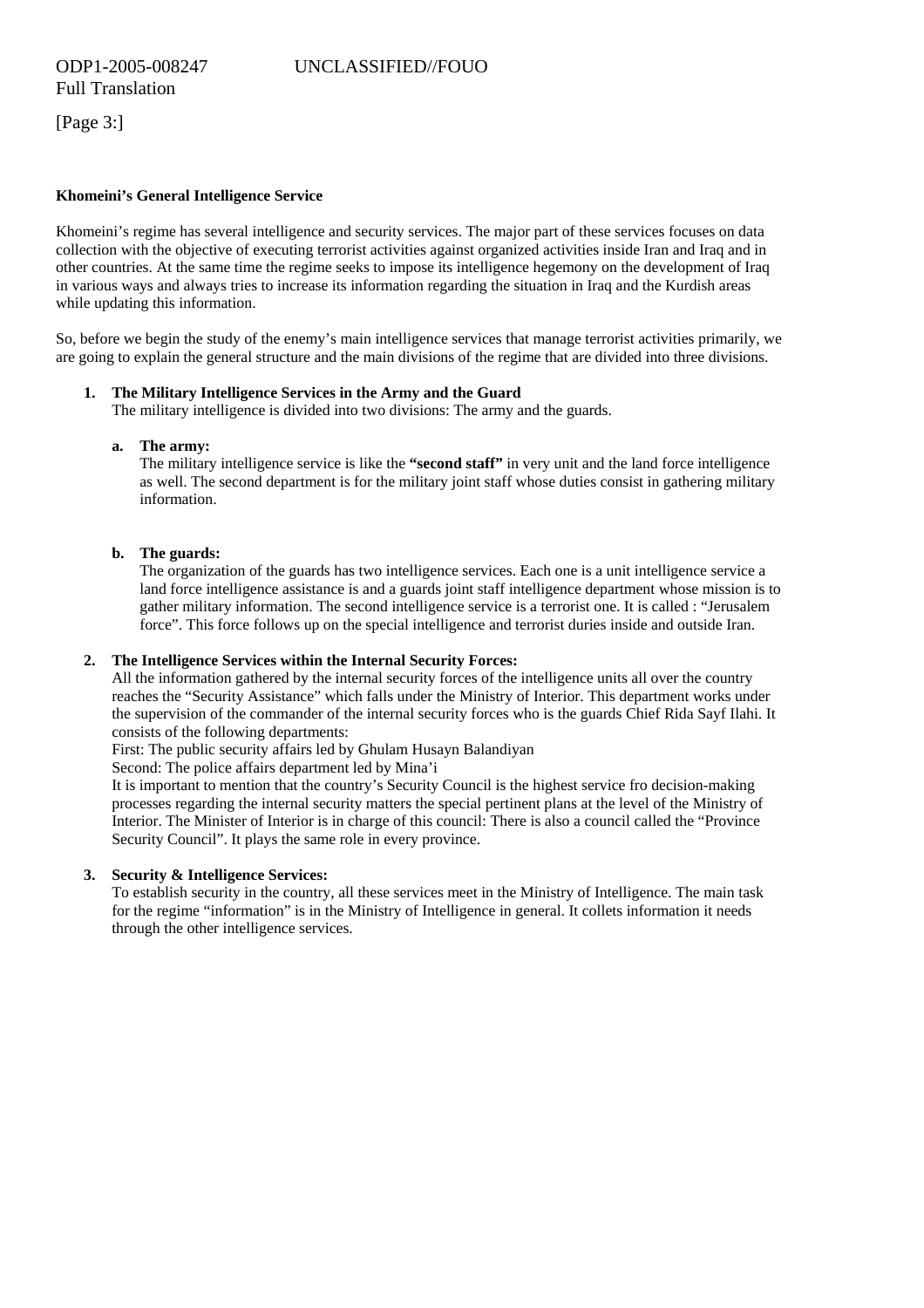## [Page 4:]

The party responsible vis-à-vis the National Supreme Security Council is led by the President is the Ministry of Intelligence. This service is in charge of collecting information to confront the so-called internal and external challenges. This task is executed in the regime's Security Council via committed called intelligence committee which is led by a Minister or the deputy Minister of Intelligence. This operation is current in different cities through: The Intelligence Department" which exists in all the (23) provinces of the country.

In this regard we are going to study and evaluate the situation of three main hostile intelligence services. They are: "The =Ministry of Intelligence" and: "The Guards Jerusalem Force" and 'Ramadan Headquarter" ( The first corps of The Guards Jerusalem Force). These execute the main terrorist duties on behalf of the regime and other countries through these services and through a coordination and orientation mechanism.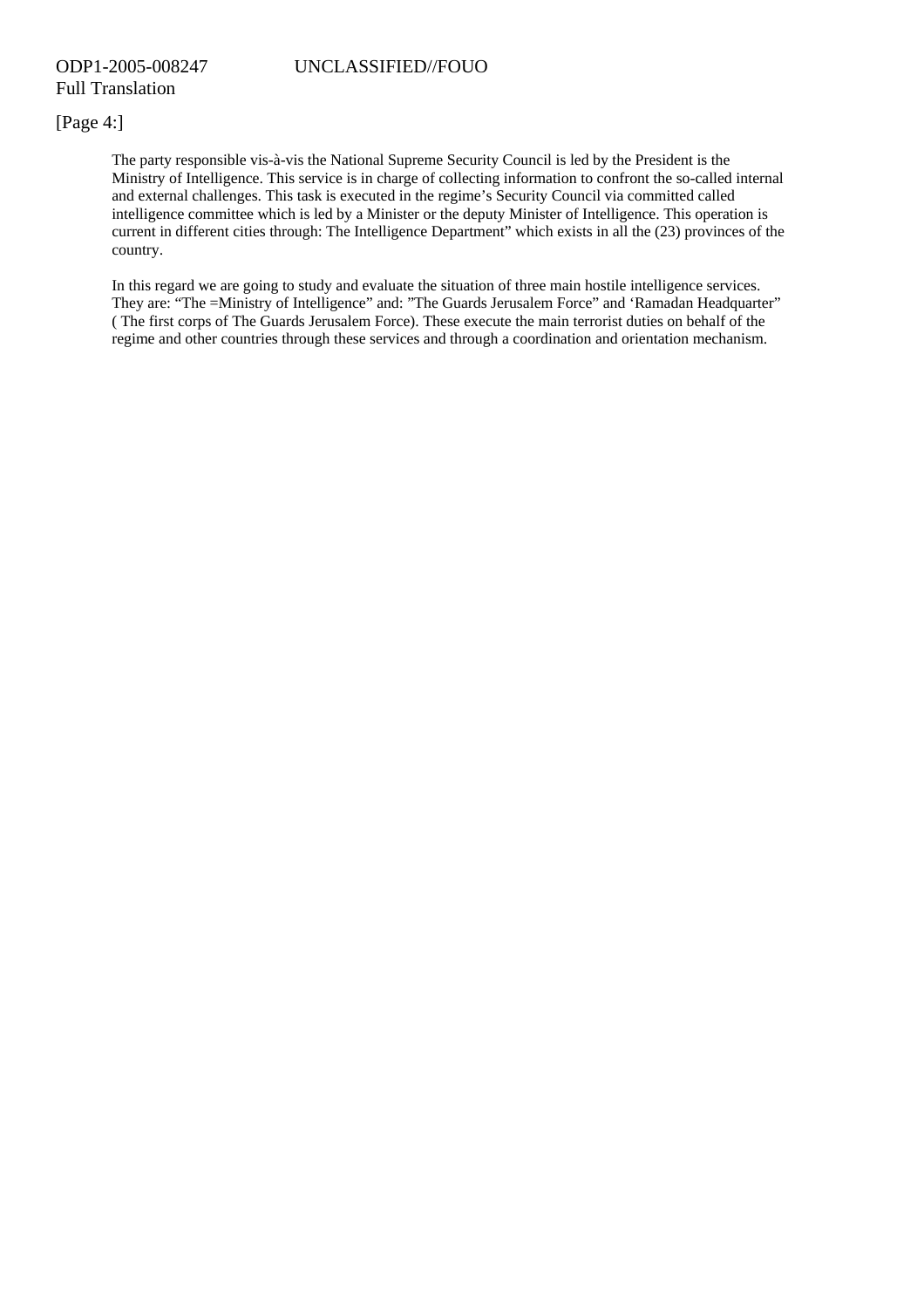# [Page 5:]

The tasks they are in charge of are:

First: Military and strategic data collection for the neighboring countries (especially Iraq).

Second: Physical liquidation a terrorist acts against those oppose d or running from the regime.

Third: Training- Organization- Education, orientation and planning for the narrow-minded elements of the Islamic countries in order to overthrow their Government and establish a regime similar to Khomeini's in those countries.

Fourth: Export terrorism under the cover of backing up the liberal movements all over the world.

## B. **The Organization of Jerusalem Force Staff**

Jerusalem force has the following intelligence:

#### First: **The military Staff:**

Jerusalem force military staff has 14 Directorates and they are:

- a. Intelligence Directorate
- b. Movement Directorate<br>c. Training Directorate
- Training Directorate
- d. Finance Directorate
- e. Research and Evaluation Directorate<br>f. Investigation and Inspection Director
- Investigation and Inspection Directorate
- g. Human force Directorate
- h. Technical Directorate
- i. Administrative Directorate
- j. Planning and Projects Directorate
- k. Data Security Directorate
- l. (Medical treatment ) health Directorate
- m. Communication Directorate
- n. Engineering Directorate

#### Second: **International Affairs**

These services are in charge of studying the political and economic issues of the Arab and Islamic countries, especially the regime's neighboring countries. There are political communications with fundamentalist forces of those countries through this force' military staff. This includes the following countries:

- 1. Lebanon
- 2. Palestine
- 3. Syria
- 4. Afghanistan
- 5. Turkey
- 6. Pakistan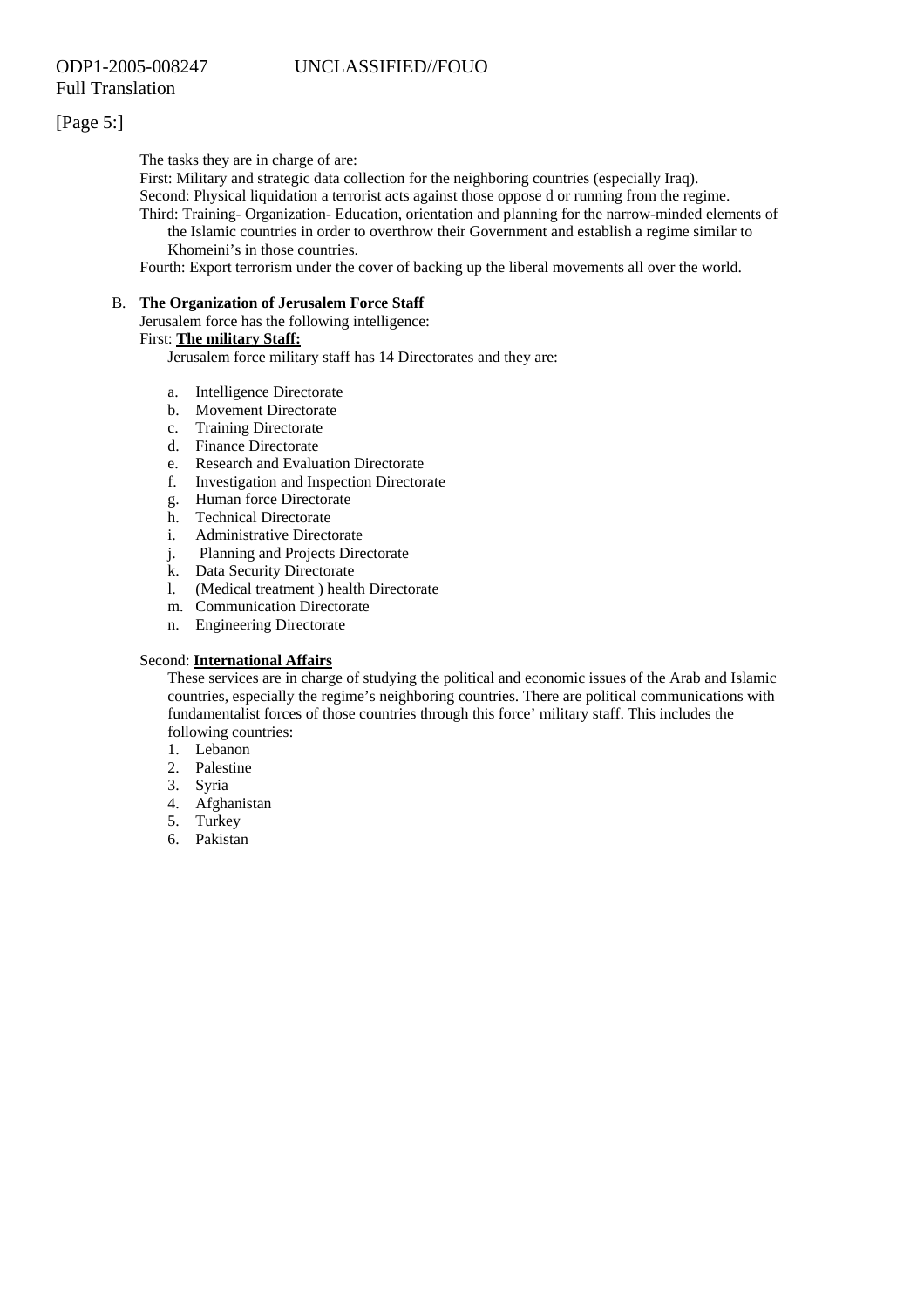[Page 6:]

- 7. The Soviets
- 8. The African countries (Sudan, Egypt and...)
- 9. Middle East
- 10. Iraq

## C. **Combat System of Jerusalem Guard Force:**

This force has four command headquarters in bordering regions. It conducts intelligence and combat activities fro Jerusalem force in different areas. In addition to four headquarters or "corps" there are several terrorist guard units in direct contact with this force command.

Badr 9 corps is linked with Iraq's Supreme Council and considered to be one of the units linked to Jerusalem force. This is the work scope of each service:

**First**: Headquarters of the Bordering Provinces:

#### **1. Ramadan Headquarter (First corps)**

This headquarter is in charge of intelligence within the Iraqi territories. It also organizes and supports the Kurds and Iraqi opposition groups. Ramadan headquarter has two branches along the borderline. They are: "al-Nasr headquarter" North West of Iran (Northern sector) under the command of an agent called Shahla'I and "Al-Fajr headquarter in the South under the command of agent Fruzandah. These two headquarters direct and lead all of the headquarters activities along the line bordering Iraq.

## **2. Nabiy Akram Headquarter (Second Corps):**

The counter band and tribes network section is located in the area of Sistan and Balushistan. Pakistan's affairs is under the responsibilities of this headquarter.

## **3. Hamzah Headquarter (Third corps)**

This headquarter is in charge of all the terrorist activities of Khomeini's regime. It is in touch of the opposing Kurdish groups I Turkey and also in charge of repressing the Kurd in Iran as well attacking shooting and conducting terrorist acts against the Iranian Kurdish groups within Iraq.

#### **4. Al-Ansar Headquarter (Fourth corps)**

It organizes and supports the Afghan groups inside Iran and conduct intelligence activities in the borders between Afghanistan and Pakistan by recruiting the Afghan and Pakistani forces. This headquarter has several headquarters under it in the cities of Zabil-Mashad- Mirjawah-Birjand and Taybad.

#### **Second**: **The terrorist units and groups:**

## **1. The Fifth Corps (5000):**

One the duties of this corps is executing special terrorist acts and organizing terrorist groups outside Iran's borders. The communications of these forces are top secret. The scope of work of this corps is Turkey since there are non-Iranians among the members of this corps. The commander of this corps is agent Haj Mansur.

#### **2. Sixth Corps (6000):**

This corps follows the execution of the terrorist operations outside Iran. The scope of work of this corps is the execution of special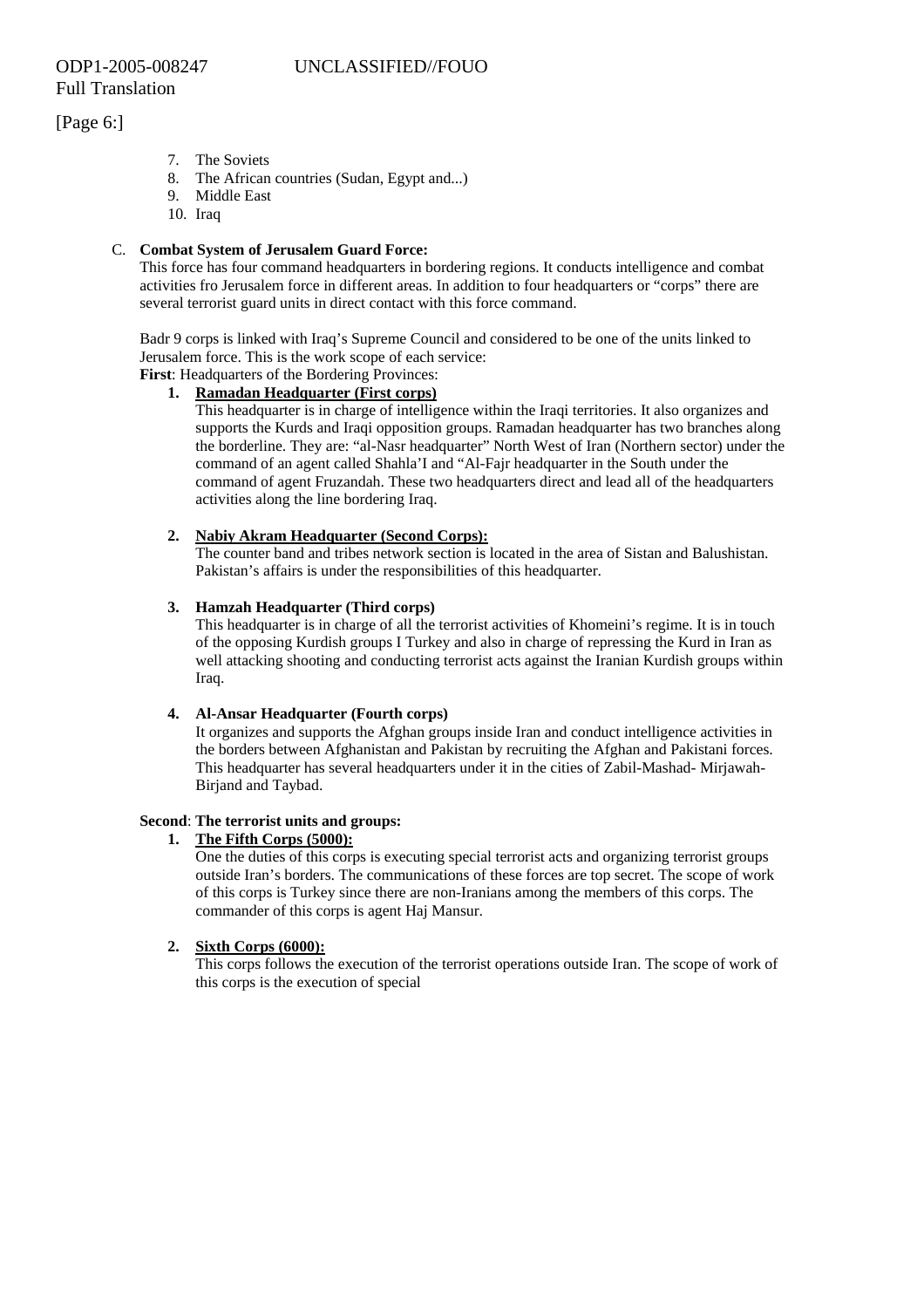# [Page 7:]

terrorist operations in the Gulf countries. The commander this corps is an agent named Shirazi.

#### **3. The Seventh Corps (Lebanon)**

The duties of this corps are to execute terrorist acts and establish a relationship with the fundamentalist forces in Lebanon. The forces of this corps consist of forces returning to the areas of Teheran Province guards corps. The permanent cadres of the organizational structure of this corps change once every three months.

## **4. The Eighth Corps (Africa)**

One of the duties of this corps is to execute terrorist activities in the African countries and establish relationships with the existing forces in the African countries such as Algeria, Tunisia and Sudan. This corps has a very active role in Sudan. Based on the information we have, this corps has opened several headquarters in Sudan in order to train the Sudanese army to obtain a base for its activities in the neighboring countries especially Egypt.

#### **5. 9000 Corps**

This corps carry out terrorist operations for the regime are in Europe, America and sometimes Asia and some Arab countries. The commander of this corps is Hajj Nahidian. His assistant is Dushti.

#### **6. Malik Ashtar Corps**

The assassinations and the operations that are carried out outside the Iranian borders are among the duties of this corps.

#### **7. The Intelligence Headquarter on the Iranian-Azerbaijan border**

After the collapse of the Soviet Union the guards Brigadier General has ordered Buyakhaji to establish a camp on the Iranian-Azerbaijan border and the Iranian-Armenian border. This headquarter seems to follow the intelligence activities of Jerusalem Force on the Northern borders with the former Soviet Union.

**Third:** Badr 9 corps and the military unit of the Supreme Council:

Badr 9 is the military arm of the Supreme Council under the leadership of Mulla Baqir Hakim. This corps infiltrates the Iraqi territories by forming several of the advanced headquarters along the border line. It carries out war and terrorist operations. The main headquarter of Badr 9 forces is the lagoons and swamps that are in the Southern sector. There you have those who are running from the Iraqi Shiites. Badr 9 corps has a military unit called "Military unit". It consists of Iraqi elements from Ramadan headquarter. The duty of this unit is to recruit people on behalf of Badr 9 corps. This unit is divided into seven areas. Currently it has 18 headquarters all over Iran. The organization of the Iraqi Shiite groups is under the responsibility of this corps since it orients and plans terrorist operations as well as guerrilla warfare in Iraq. Currently one of the duties of this corps is to carry out terrorist operations against the organization inside the Iraqi territories

#### D. **Centers and the other Jerusalem forces.**  First: Training Centers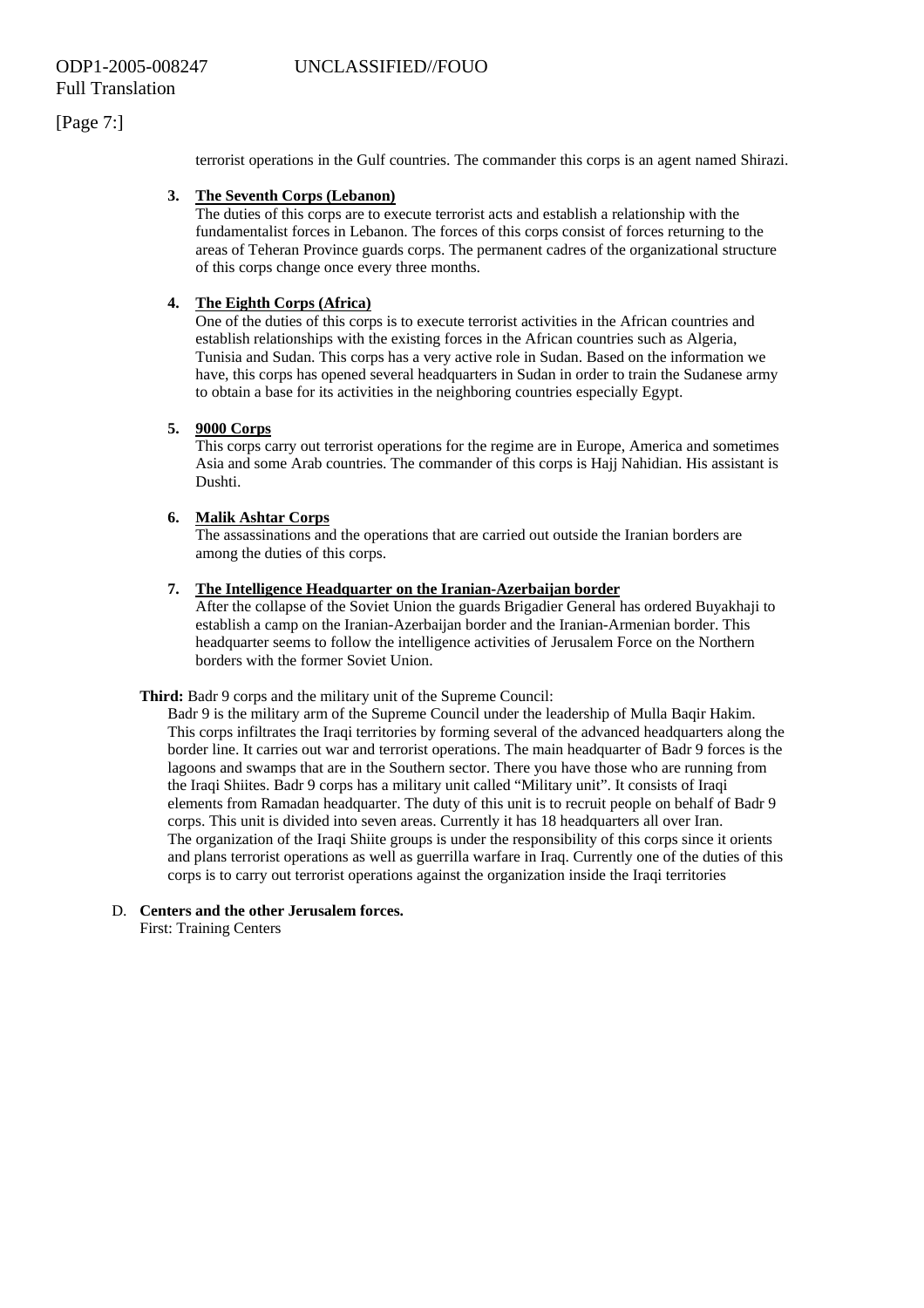[Page 8:]

## **1. Imam 'Ali Training Camp**

In this camp which is considered to be responsible for training on operations outside the national borders conventional security and intelligence courses were conducted. This camp plays the role of what is called "Security affairs faculty". The address of this camp is: Teheran- Tajrish square- The end of al-Barzakuh Boulevard.

## **2. Al-Quds Faculty in Qum**

This faculty was known as "The Nations School" and had two centers: "Qa'im" and "Khatam". Belief training lectures are provided there.

## **3. Khatam al-'Anbiyya' Camp**

This camp is a training center for the intelligence, operations and reconnaissance elements. The term of study in it is one year.

## **4. Muntazari Camp is linked to Najaf**

This camp is a radio and map reading training center. This session is about the intelligence and reconnaissance elements.

#### Second: **Communication Station in Cyprus**

Jerusalem Force includes communication station in Cyprus whose objective is terrorist activities under the supervision of Isma'il Amir Hashimi.

#### Third: **Intelligence and Security Divisions outside the Guards Borders (Tawabis):**

The intelligence and security divisions outside the guards borders which was established in a unit outside the guard borders.

They were transferred to Jerusalem force after this force was created. This division is in a direction connection with agent "Wahidi" the commander of Jerusalem force and does not have any connection of the Jerusalem force assistance.

The duty of these divisions is to collect information from the opposing forces where they practice their terrorist activities based on the information they receive. "Tawabis" operates under the supervision of Manshawi the Director of Wahidi Office.

## **4. Ramadan Headquarter**

a. The duties and organization of Ramadan headquarter:

Ramadan headquarter is considered to be (the first corps of Jerusalem force). The guard is primarily an intelligence force. Its special duty is to collect information about Iraq then establish headquarters and intelligence bases of mobilization along the border line between Iran and Iraq and also inside the Iraqi Kurdistan using their agents who try to gather military and strategic information about Iraq as well as the groups and regimes who oppose the Government of the Mullahs. This headquarter is provides part of the information needed by the Khomeini regime in order to carry out its air attacks and ground operations including terrorist activities.

Ramadan headquarter is responsible for conduction communications on the front and the Iraqi opposing factions (Among the Kurds and the Shiites). It benefits from the capabilities of these groups to achieve its goals. This includes sending intelligence operatives and terrorists inside the Iraqi territories to conduct different missions.

b. Operations Headquarters:: Ramadan headquarters conducts operations through two main headquarters. They are: "Al-Farq headquarters" along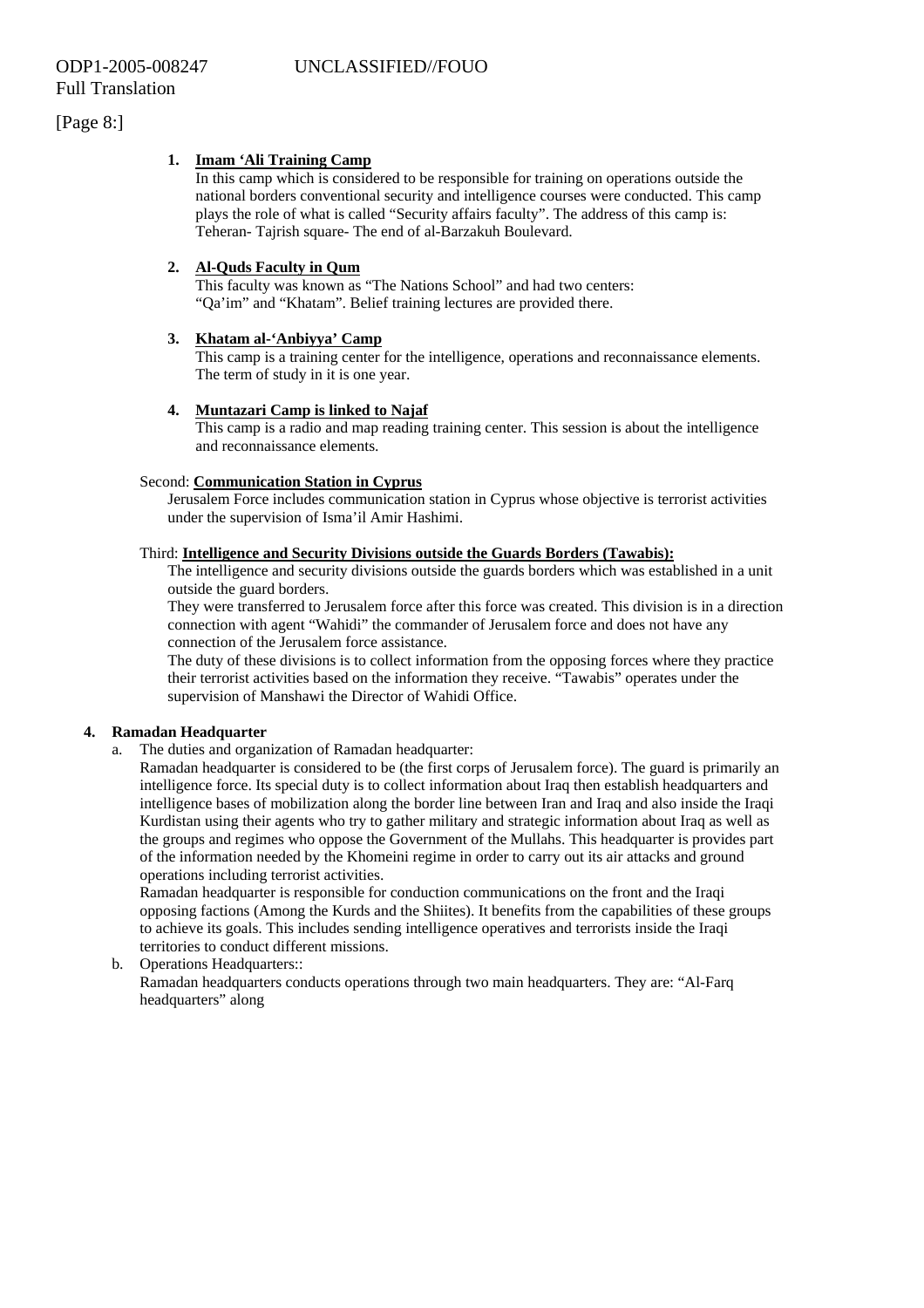# [Page 9:]

the border lines with Iraq and also several mobilization bases and headquarters. The duties of al-Farq headquarters are to obtain information form the Iraqi military armed forces and their organization as well as the social circumstances in Iraq.

The headquarters of al-Faraq does not have a unit of their own and follow the facts via the headquarters they fall under.

Al-Isnad and mortars, engineering, artillery and the anti-aircraft system in al-Faraq headquarters is centralized. For instance the  $271<sup>st</sup>$  anti-aircraft brigade is in charge of the ground combat within all al-Faraq headquarters. These headquarters hold weekly meetings under the following title "Meeting of the military command council. All the commanders of these headquarters are supposed to participate in this meeting. Ramadan headquarter is consists of 2 of al-Faraq headquarters and several headquarters of the other type along the border line with Iraq. These headquarters are:

#### First: **The headquarter of al-Nasr in the North-West**

This headquarter is in charge of establishing a relationship with Kurdish groups of Iraq and the Kurdish opposition and also to confront the Iranian Kurds who are in Iraq. This headquarter is located in the city of "Naqdah" led by agent Shahlabi. The headquarters that under this headquarter in the bordering cities in the provinces of Western Azerbaijan and Kurdistan are:

- 1. Mriwan headquarter that has two satellite headquarters and they are:
	- a. Pasha headquarter located along the border line in the sector of Mriwan in North of the city
	- b. Sawji headquarter which is located on the borderline of the Mriwan sector of Pasha headquarter
- 2. Piranshar headquarter
- 3. Pawh headquarter
- 4. Headquarters inside Iraq that include other small headquarters in the other Kurdish cities and they are:
	- a. Diana headquarter that is located in the area of Qal'ah Dizah across from Piranshar sector
	- b. Sulaymaniyyah headquarter that located in the city of Sulaymaniyyah.
	- c. Arbil headquarter that is located in the city of Arbil.
	- d. Binjawin headquarter that is located inside Iraq across from Mriwan sector.

## Second: **The Headquarter of Fajr in the South**

This headquarter is located in the city of Ahwaz. The scope of its work includes the Southern sector. It is in charge of coordinating the activities of Badr 9 forces.

The commander of this headquarter is agent Ahmad Fruzandah.

Here are the headquarters that fall under this headquarter in the Southern sector:

- 1. The mobilization headquarters in Dahlawan. It is called Shaykhi headquarter. It is 3 kilometers east of Wadi Jilat.
- 2. The mobilization headquarter in Bustan
- 3. The mobilization headquarter is in Khuramshahr
- c. The Duties of Borders Headquarters:

The coordination among these headquarters are made with the intelligence assistance services of Ramadan headquarter. These headquarters control the activities of the Iraqi opposition parties and do the necessary in that regard. In each headquarter there are several contacts with a certain number of parties. These headquarters are under the command of the main headquarter. Each headquarter is responsible for the military discipline on Nusud axis and monitors the activities of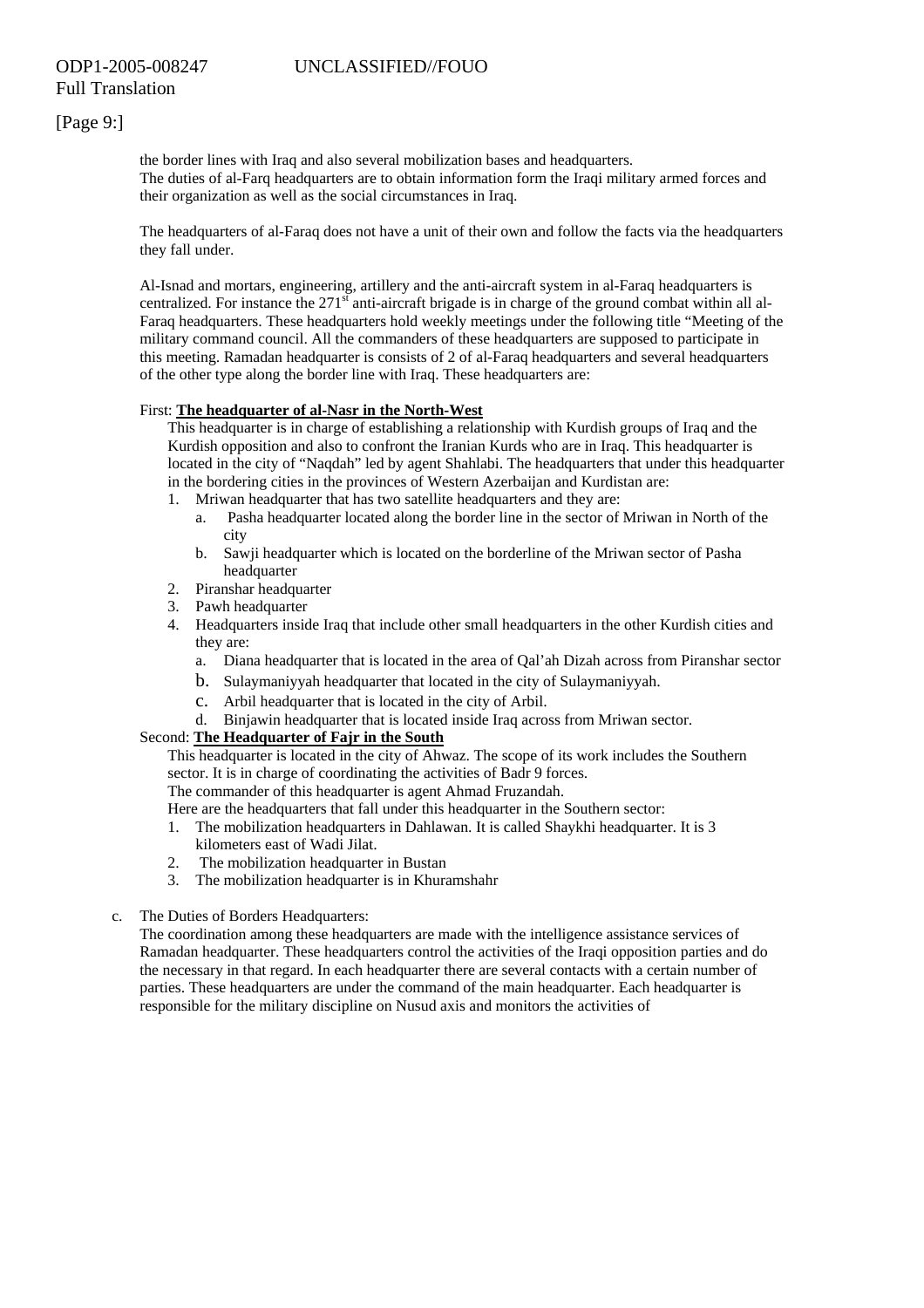# [Page 10:]

the Iraqi opposition and the regime elements inside the country and outside as well.

d. Ramadan headquarter intelligence services

The intelligence activities of this headquarter are carried out by intelligence service assistance headquarter, which responsible for gathering news and information from different sources and also investigations and their analysis. It is also in charge of sending groups for monitoring the Iraqi territories.

Choosing and training intelligence units for the main headquarters and the headquarters that fall under them is the responsibility of this headquarter. The intelligence assistance consists of the following divisions:

## First: **Operational Intelligence**

This division communicates efficiently with the operational planning assistance department. It receives news and information through the intelligence units of the main headquarters and the satellite headquarters. This information is received through the planning and operations Directorate. The intelligence information is provided by the office of investigation and guerrilla warfare studies which is a link between the intelligence Directorate and the political intelligence. These are their duties:

- Preparing the intelligence elements for the main headquarters and the satellite headquarters of Ramadan headquarter.
- Dispatching reconnaissance teams to the bordering areas
- Scrutinizing the news and the information received through the chain of command such as the operations and planning Directorate and the political information.
- Selecting the indigenous people of the area including the Kurds among them and send them to intelligence and operations units of the main headquarters and the satellite headquarters and use them as guides to accompany the reconnaissance teams.
- Intelligence education that benefits Planning and Operations Directorate as well as the command staff of Ramadan headquarter
- Communicating with the Kurdish complexes and Badr 9 corps since these groups have a liaison officer within the intelligence Directorate of Ramadan headquarter

#### Second**: Office of Investigation Guerrilla Warfare Studies**

This office is a link between the intelligence Directorate and the political studies. It keeps in touch with other departments in this Directorate and the other organizations such as the operations and planning Directorate. It inquires about the main duties of this office namely sending special reconnaissance teams deep in the Iraqi territories. These elements were in touch in this office which has a duty within the satellite headquarters and which under the control of the operational intelligence. Their main task is to carry out reconnaissance activities deep inside the Iraqi territories. It is important to note that reconnaissance on the borderline and areas close to the borders is done by the operations and intelligence unit of the main headquarter and the satellite headquarters.

These are the tasks of the office of investigation and Guerrilla Warfare Studies in a nutshell:

- It is a link between the intelligence and the political information Directorate as well as the elements that used by the news and information departments after they are questioned. They are then delivered to the office of investigation and guerrilla warfare studies. This office uses them as guides for the special reconnaissance teams deep in the Iraqi territories.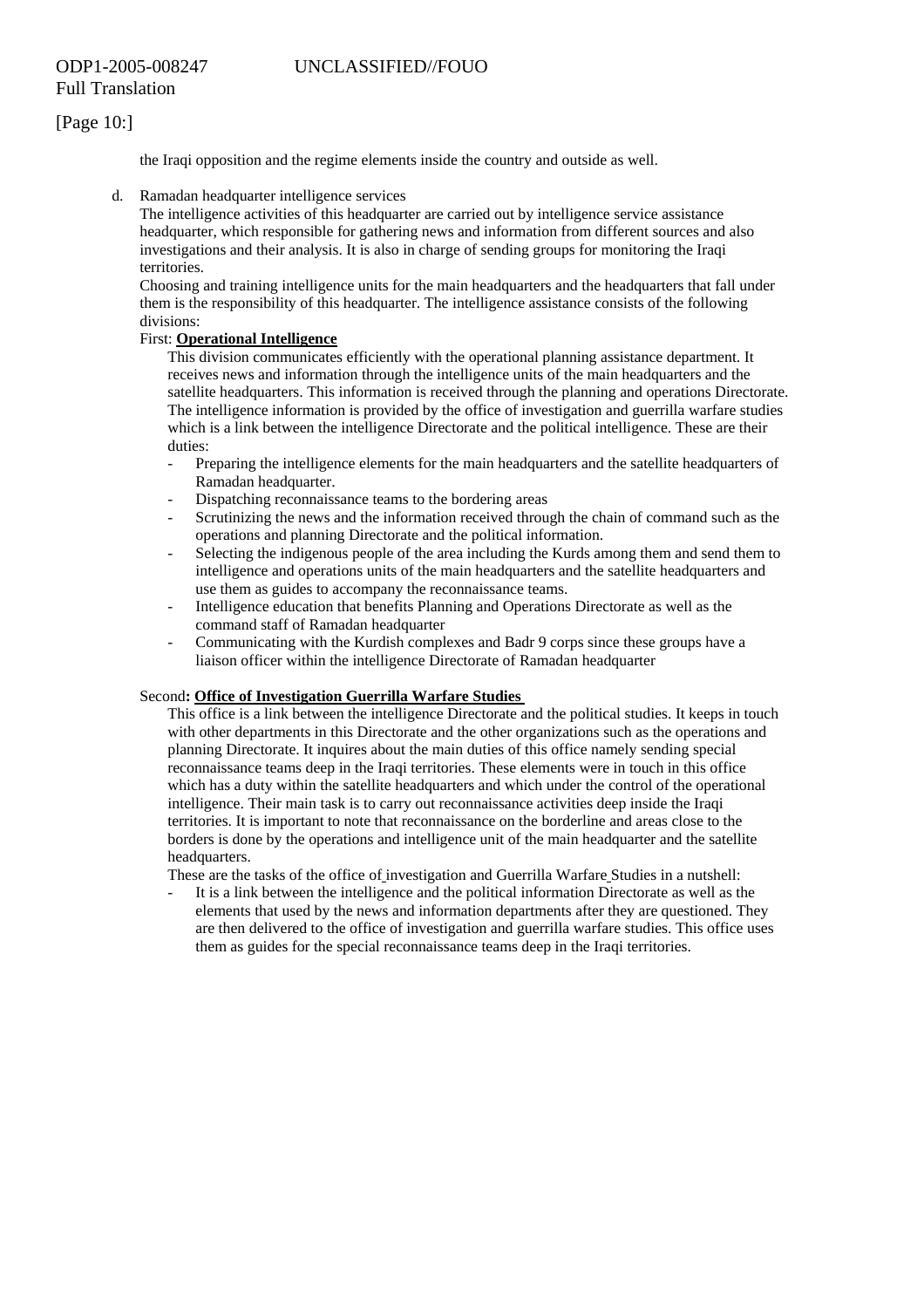# [Page 11:]

Once their duty is finished, they are delivered to the Kurdish groups or they are referred to Kurdish camps.

- They study the news and the information they receive from the political information division.
- They send special reconnaissance teams deep in the Iraqi territories to complete the existing information and to obtain the other required information.

## Third: **Securing information:**

The duty of this division is to preserve Ramadan headquarters' security and intelligence including the satellite headquarters. The element of this division is all over the headquarters but they do their job either secretly or openly under the command of Ramadan headquarters. They monitor various services. Data security personnel also monitor the activities of the Iraqi opposition in Iran. On of the duties of this division is the inspection and scrutiny of the military equipment and weapons in the units and the headquarters under the first corps.

## Fourth: **The Political Bureaus**

The central intelligence Directorate includes several bureaus in different bordering areas called "Political bureau". There is a contact between these bureaus an different parties. The bureau gets the data and the news through its sensors (TC: spies) among the Kurds and the agents in every area. Some political bureaus are located in the building of the satellite headquarters, but their activities are different from the satellite headquarters' activities. There is a direct contact between them and the intelligence Directorate.

## e. **The Political Information Bureau:**

The political information division operates independently from the intelligence Directorate. Its task is to gather news and data from open sources and radio interception and through intelligences sensors. This unit works with the objective of completing what the intelligence Directorate is lacking in terms of political information like:

First: A communication center

Second: Obtaining news and data through intelligence sensors from the Kurds, the Arabs and other channels.

Third: Radio communications through the radio or television (This includes all external and Persian radio broadcast). The radio communication center in Bakhtiar is in al-Fajr building and also in Sandaj.

Fourth: Screening and classifying the news and distribute it in the intelligence Directorate.

#### f. **Other Centers for Ramadan Headquarters**

In addition to the main central headquarters and which we alluded to in the diagram, there are other centers:

First: The Median Sectors

- 1. Kasah Karan training center South West of Kilan
- 2. Machine and weapons repair Centers for Ramadan headquarter on Bakhtaran road towards Kamiaran (Route 5)
- 3. Intelligence center for Ramadan headquarter on Bakhtaran road- Islamabad.
- 4. Political information center for Ramadan headquarter in Bakhtarn, Azaday square, crossroad after al-Ajaq crossroad-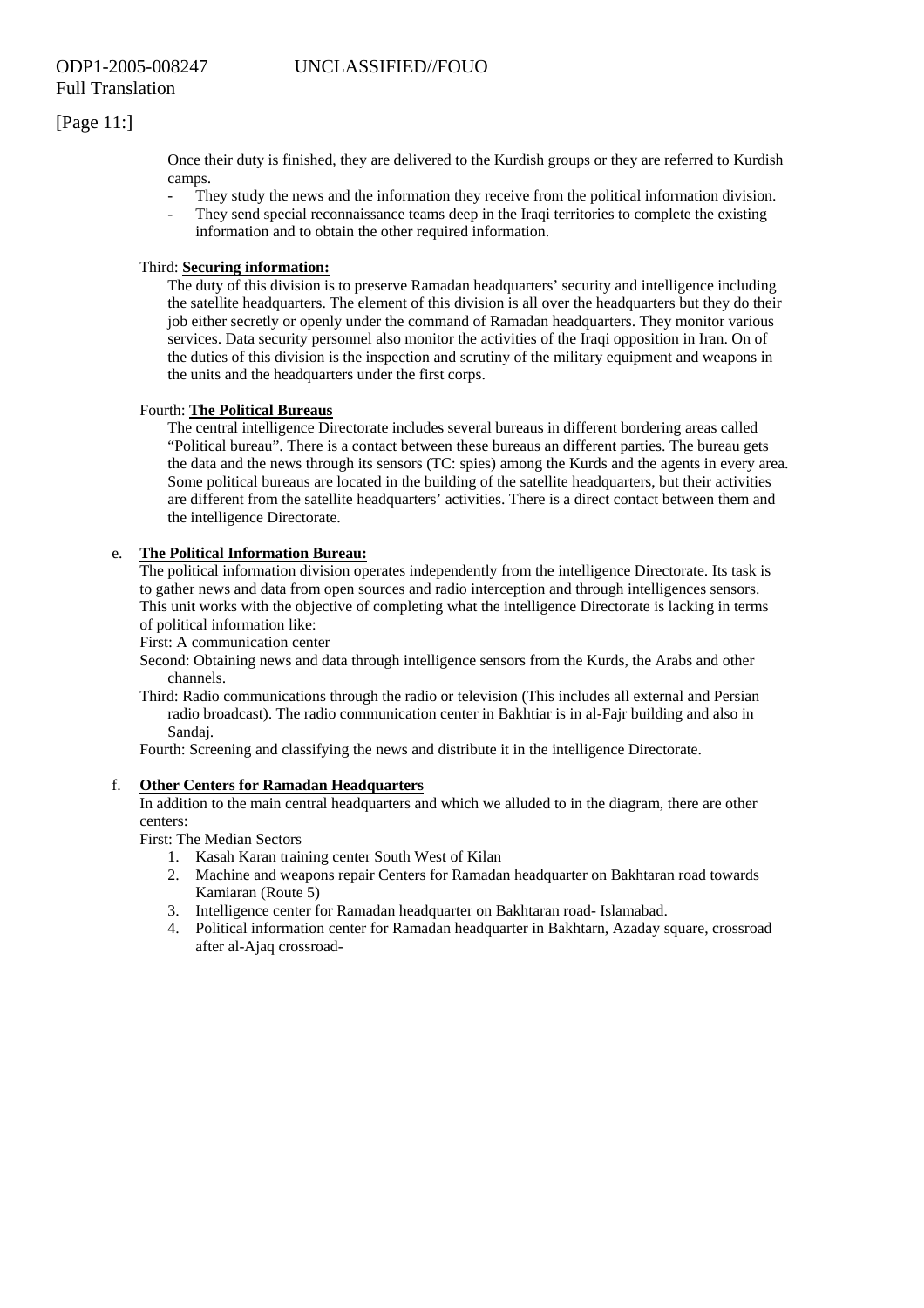# [Page 12:]

- 5. The main headquarter for the 281<sup>st</sup> anti-aircraft brigades, Tanak Kanshat corps in Bakhtaran.
- 6. The headquarter for the administrative affairs for Ramadan headquarter in Bakhtaran
- 7. The main headquarter of Ramadan headquarter in Bakhtaran

Second: The Southern Sector

- 1. Unofficial Training camp in Ahwaz in Carmin camp
- 2. Tabtaba'i Nathrad camp is located in the South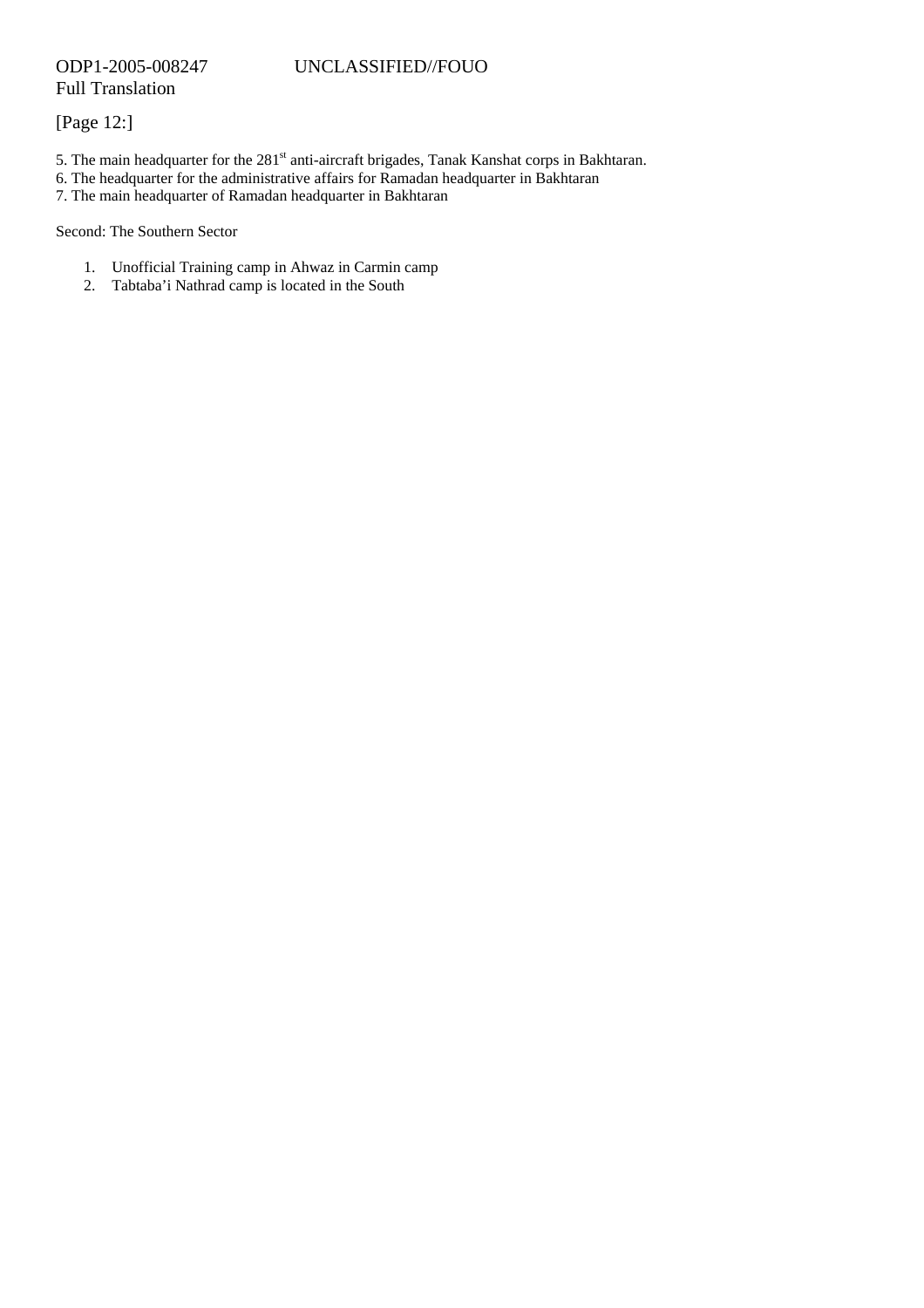# [Page 13:]

Republic of Iraq 2685 President's Office Intelligence service

Information

## **Secret**

Mr. Yahya

Date: 07/1993

Memo in the presence of the officer responsible for this matter #9434

To section 1 division 3 Signature 6/7

Enclosed is a file containing the organizational structure of the Iranian regime's intelligence services which we provided to the representatives of Mujahid Khalq organization.

Regards

Enclosures File

Mr. Salim Muhammad Nahi Ahmad Zaki Muhawishi 'Atiwi For review the Director each according to their [ILLEGIBLE]

 07/06/ 1993 Signature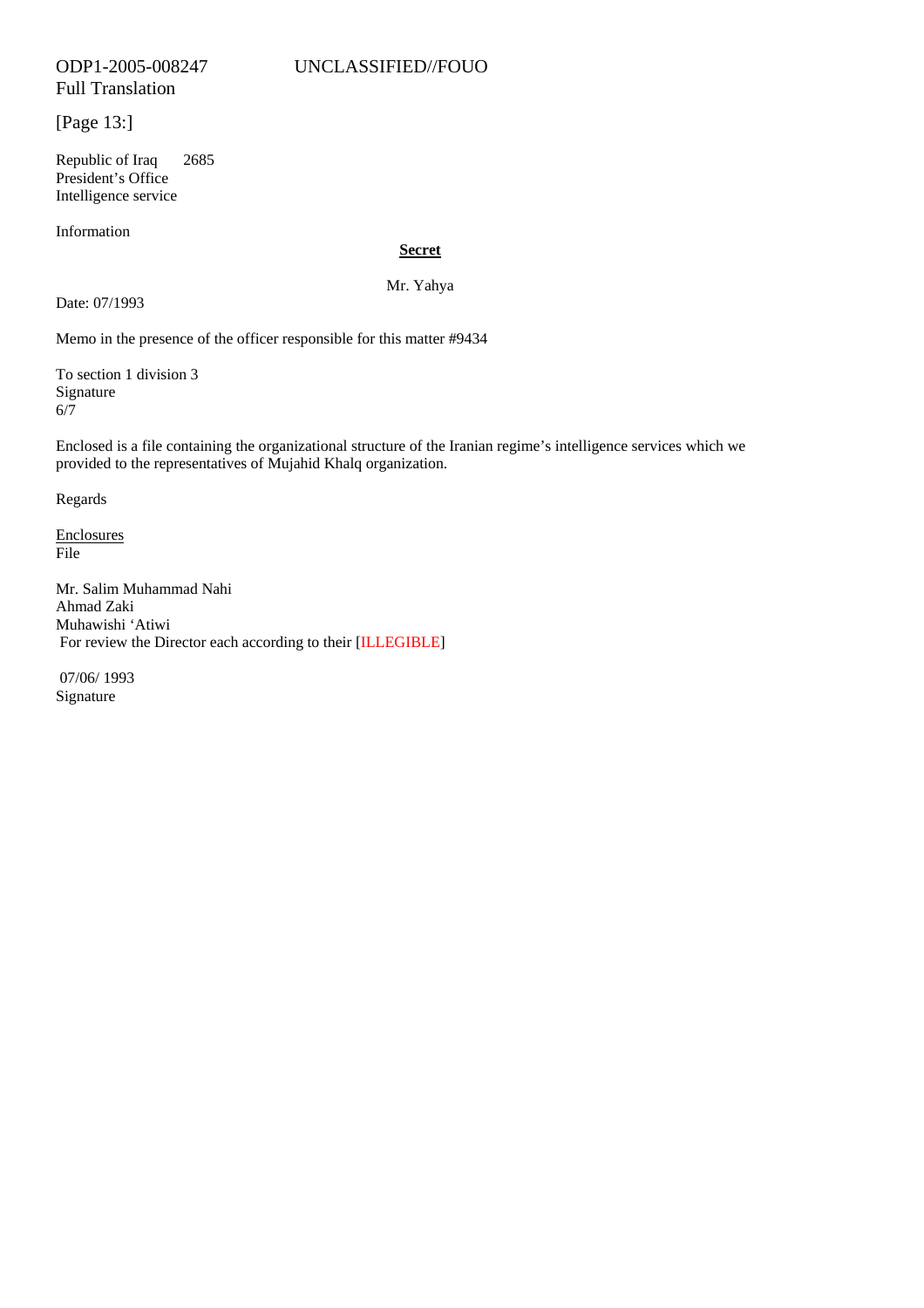Full Translation

[Page 14:]

Republic of Iraq 2684 President's Office Intelligence service

Information

Date: 08/ 12/1993 #: 1578

Mr. Yahya

## To the Director of Intelligence/ Section 1/ Division 2

In reference to your memo # 3352 dated 07/24/1993 we enclose a copy of the footnote of the intelligence Director dated 08/9/1993 about the information provided to us about Jerusalem Force which is you are to inform the Jordanian counterpart about.

This is for your information. Please take the necessary measures.

Regards

Enclosures A Copy of a footnote Information

Signature Yahya Date: 08/11 1993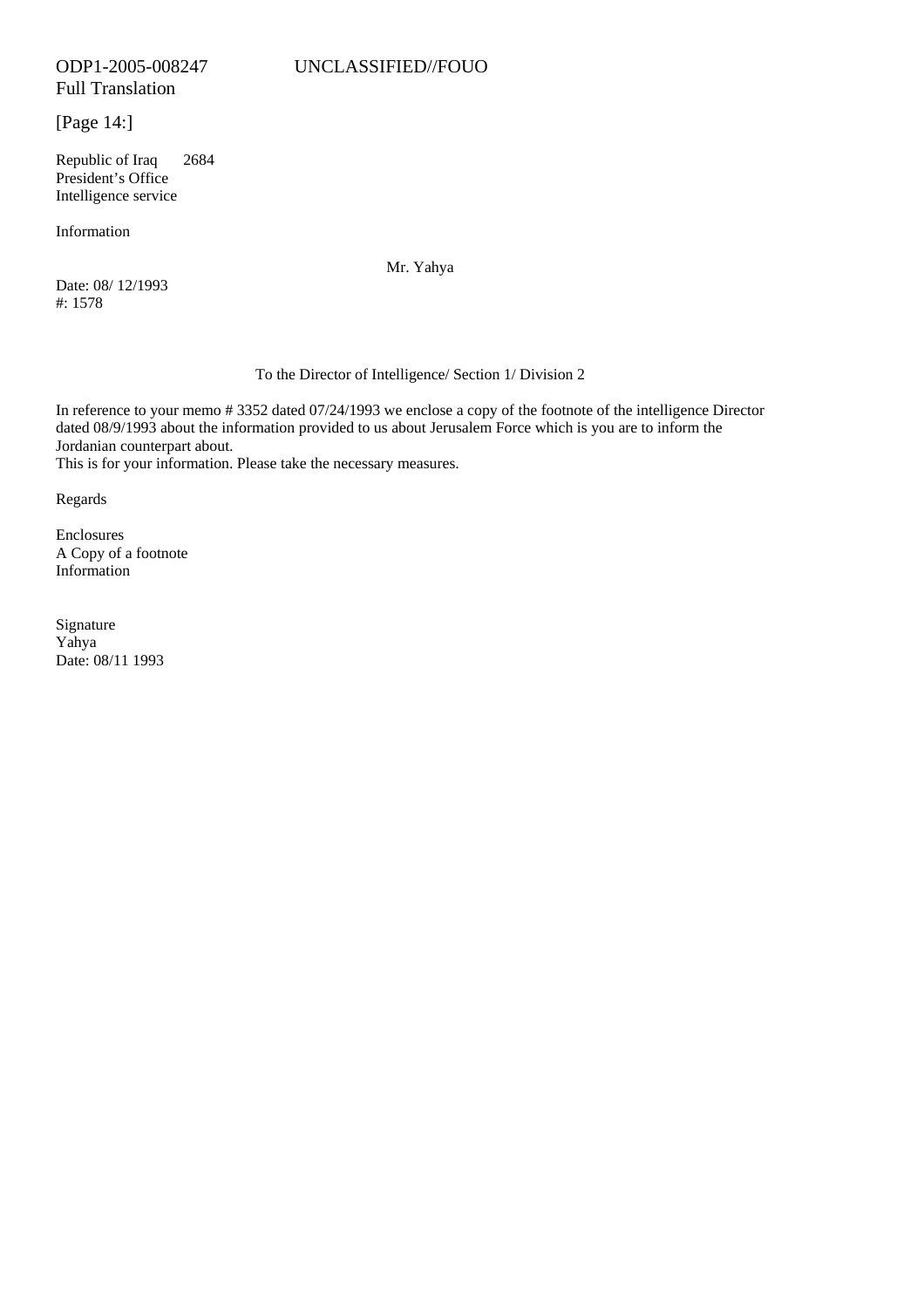Full Translation

[Page 15:]

## **THE OPINION AND THE DECISION**

I would provide the Jordanian intelligence with information if the information they provided us with is worth the reciprocation.

To Directorate 1

Mr. Ahmad Zaki Director of the Intelligence service

 08/9/1993 Signature

To the intelligence service Director

Enclosed is [ILLEGIBLE] with a footnote from the intelligence service Director to Directorate 1/ [ILLEGIBLE] Date: 08/10

Section 1 Signature

For your information pending your approbation

Regards

Deputy Director of the intelligence service 08/09/1993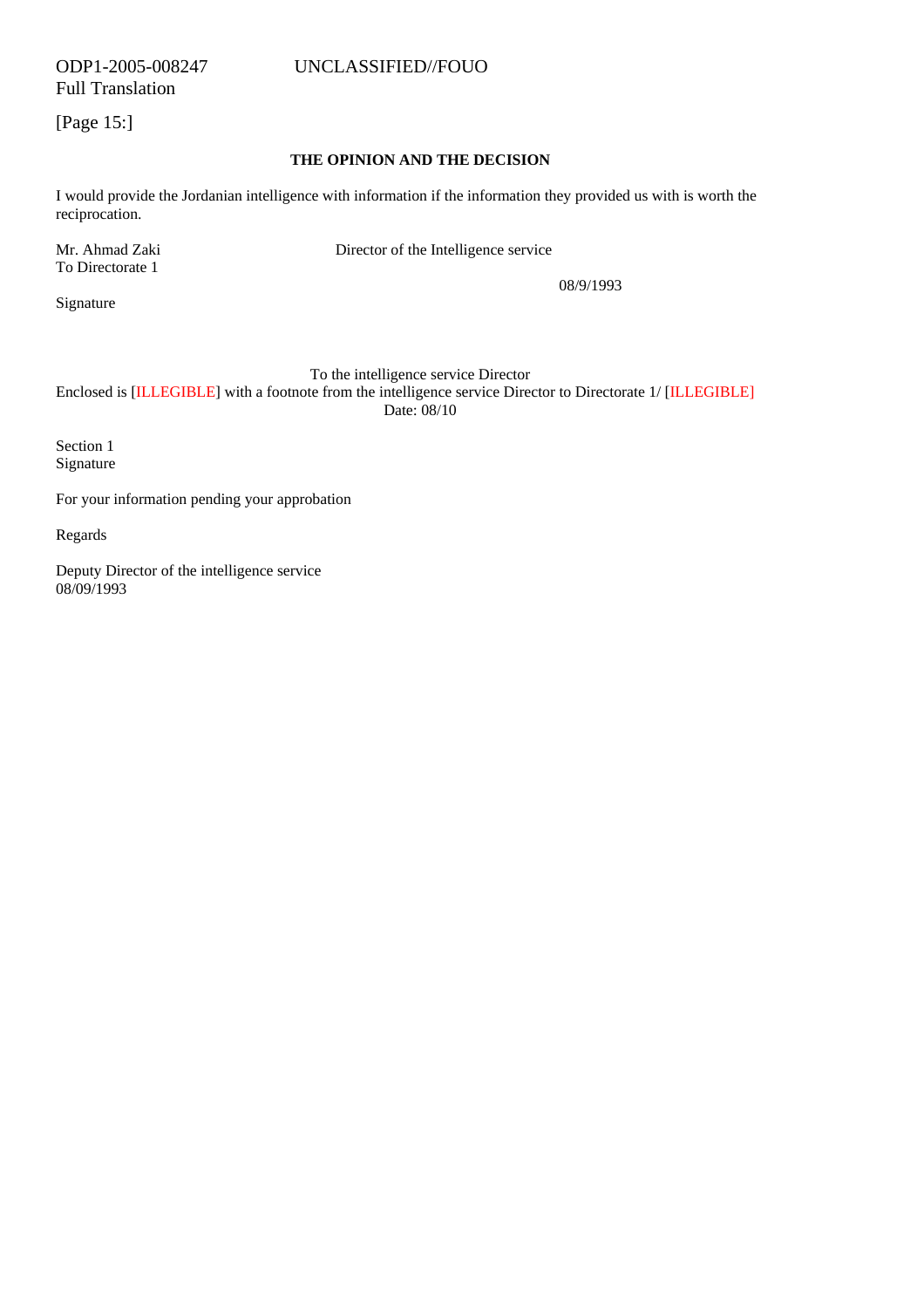Full Translation

[Page 16:]

#### To the Deputy Director of the intelligence service Subject: Jerusalem Force

We wish to inform you a bout the following:

- 1. Informing Directorate 1 about the approval of the intelligence service Director to provide the Jordanian counterpart with some data pertaining to Jerusalem Force.
- 2. Enclosed is the information that the Iranian section has about the Jerusalem Force. It was obtained from Mujahdi Khalq organization and Teheran station as well as the other sources of the people which are considered to be comprehensive that can be conveyed to the Jordanian counterpart and the other friendly parties.
- 3. Iran's section has other indications about the Jerusalem Force. It is currently being looked into and will be presented for the same purpose later on.
- 4. Based on has transpired above, we think that the intelligence service Director can give his approval to provide information about Jerusalem Force to the Jordanian counterpart and the other friendly parties through Directorate 1.

For your information…with regards

Date: 08/07 Ahmad Zaki

Director General of Directorate 4 Date: 08/07/1993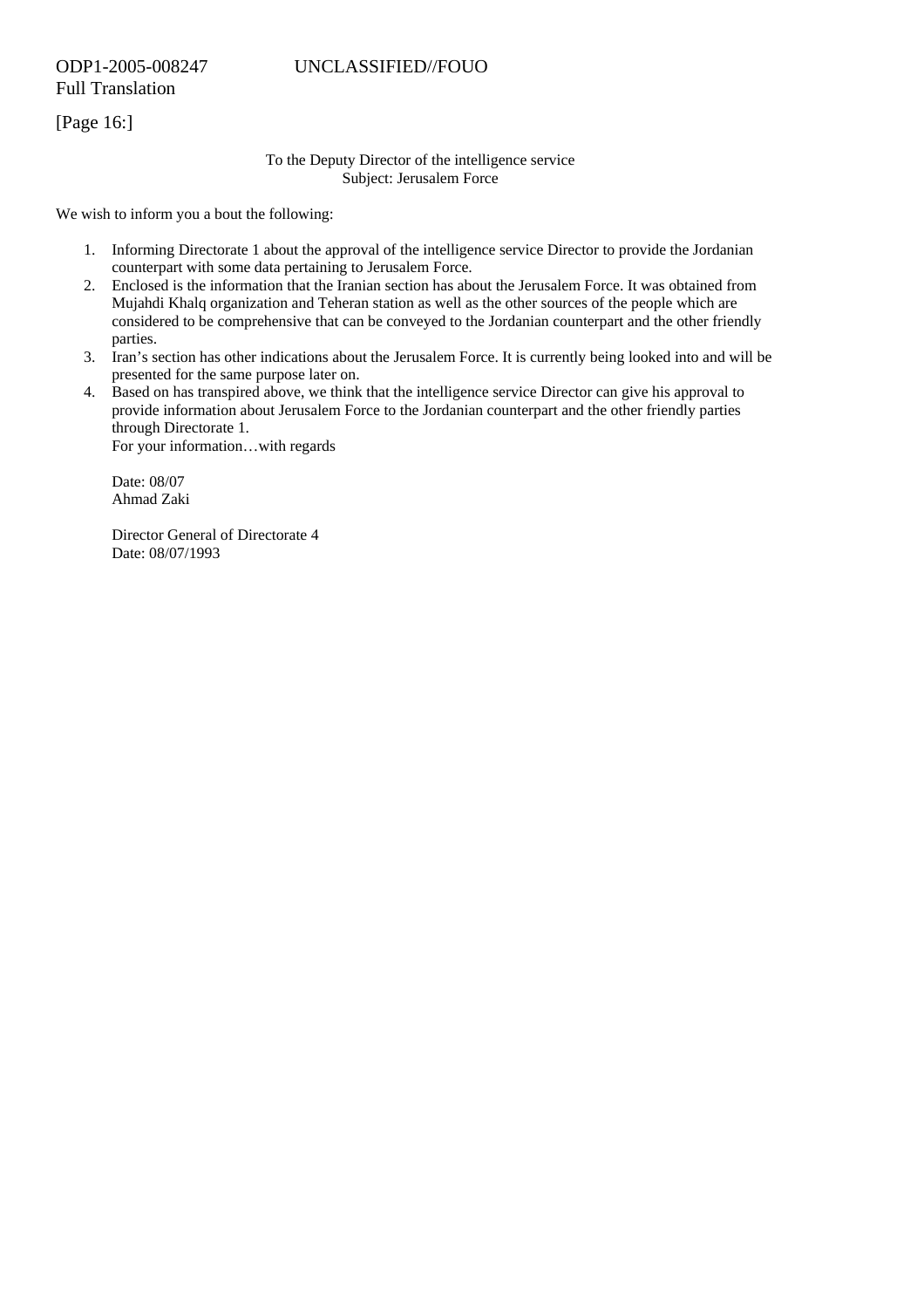- 1. Jerusalem Force is one of the Iranian terrorist intelligence services. It is in charge of executing the terrorist intelligence duties inside and outside Iran. Therefore the establishment of this force was decided after Iran-Iraq war to reorganize (the revolutionary guard) in 1900 by uniting all forces and services that were focusing on the guards intelligence activities beyond the borders. The most senior e country) and most experienced commanders were hired (among those who had an outstanding role in the terrorist operations outside the country) in the Joint Staff command of Jerusalem Force.
- 2. The man in charge of Jerusalem Force command is ('Abd-al-Hamid Ahmad Wahidi). The duties that were assigned to this force are:
	- a. Collections of military and strategic information in the neighboring countries
	- b. Interfering in the Islamic countries' internal affairs particularly in (Algeria.), Tunisia, Lebanon, Jordan, Egypt, Turkey, Afghanistan and Pakistan).
	- c. Large scale interference in the internal affairs of Iraq
	- d. Physical liquidation of the elements opposing the Iranian regime abroad.
	- e. Support of the P.K.K (Turkish labor party)
	- f. Execution of terrorist operations
	- g. Provide support and training to the Islamic organizations that penetrate the Islamic countries.
- 3. All the Iranian institutions and the Ministries are responsible for the appropriate coverage of the Jerusalem Force elements so that they would carry out their missions.
- 4. The Staff linked to the commander of this force coordinates the missions and duties of the formations linked to it. The international affairs bureau of this force is one of services responsible for studying the political economic and cultural issues of the Arab and Islamic countries (particularly those neighboring the regime). It is responsible for making political contacts with the fundamentalist elements of those countries. The following are secondary bureaus linked to it
	- a. Bureau of Lebanon
	- b. Bureau of Palestine
	- c. Bureau of Syria
	- d. Bureau of Afghanistan
	- e. Bureau of Turkey
	- f. Bureau of Pakistan
	- g. Bureau of the Soviet Union
	- h. Bureau of Africa (It includes the African Arab counties in addition to the African Muslim countries )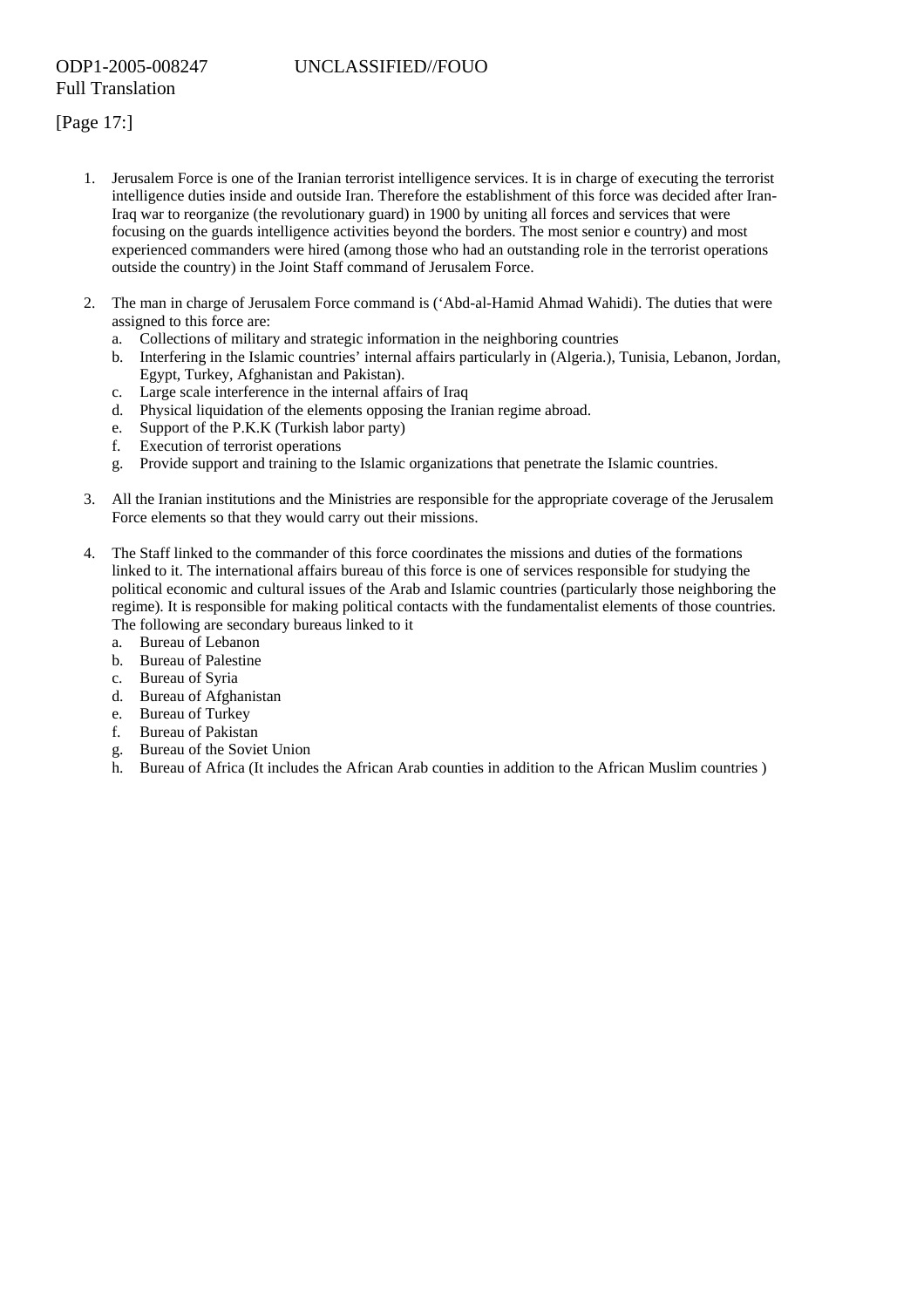# [Page 18:]

- i. Bureau of the Middle-East (It is in charge of the Jordanian Affairs and the Arab Gulf countries and the other Middle-Eastern countries.
- j. Bureau of Iraq
- 5. The Jerusalem Force consists of :
	- a. Bordering provinces headquarters
		- It consists of four command headquarters in the bordering areas. They are in charge of the intelligence and combat activities in addition to several guards terrorist units directly linked to this force command. The following is scope of work of each headquarter:
		- First. Ramadan operation headquarter: It is in charge of executing intelligence and combat duties inside the Iraqi territories.
		- Second. (Nabi Akram) operations headquarter. It is in charge of fighting smuggling and tribe networks in the areas of Sistan, Balushistan, and Pakistan's affairs.
		- Third Hamzah headquarter: It is in charge of managing terrorist activities and communications among the Kurdish opposing groups in Turkey and also the Iranian Kurds.
		- Fourth. Al-Ansar headquarter: It is in charge of supporting the Afghan groups that are inside Iran and carries out intelligence missions on the Afghan-Pakistani borders.
	- b. Terrorist nits and groups

They consist of the following corps:

- First. The (5000) corps: One of the missions of this corps is to execute special terrorist operations and organize secret terrorist groups outside the Iranian borders. Turkey is this corps' scope of work. In it there are non-Iranian people who are members in the corps. The commander of this corps is (Haj Mansur).
- Second. The (6000) corps: This corps follows up on the terrorist operations outside Iran. It is in charge of executing special terrorist operations in the Arab Gulf countries. The man in charge of this corps is (Shirazi).
- Third. The seventh corps: One of the duties of this corps is the execution of terrorist operations and establishes relations with the Lebanese fundamentalist forces. The forces of this corps consist of the revolutionary guards of Teheran province. They change every (3) three months. The man in charge is (Haj Rida Sabiri).
- Fourth. The eighth corps: The duty of this corps is to execute terrorist operations in the African countries and establish relationship with the forces already in Algeria, Tunisia and Sudan. This corps is active in Sudan. The man in charge of this corps is (Sarraf Bur).
- Fifth. (9000) corps: It is in charge of executing the regime's terrorist operations in Europe,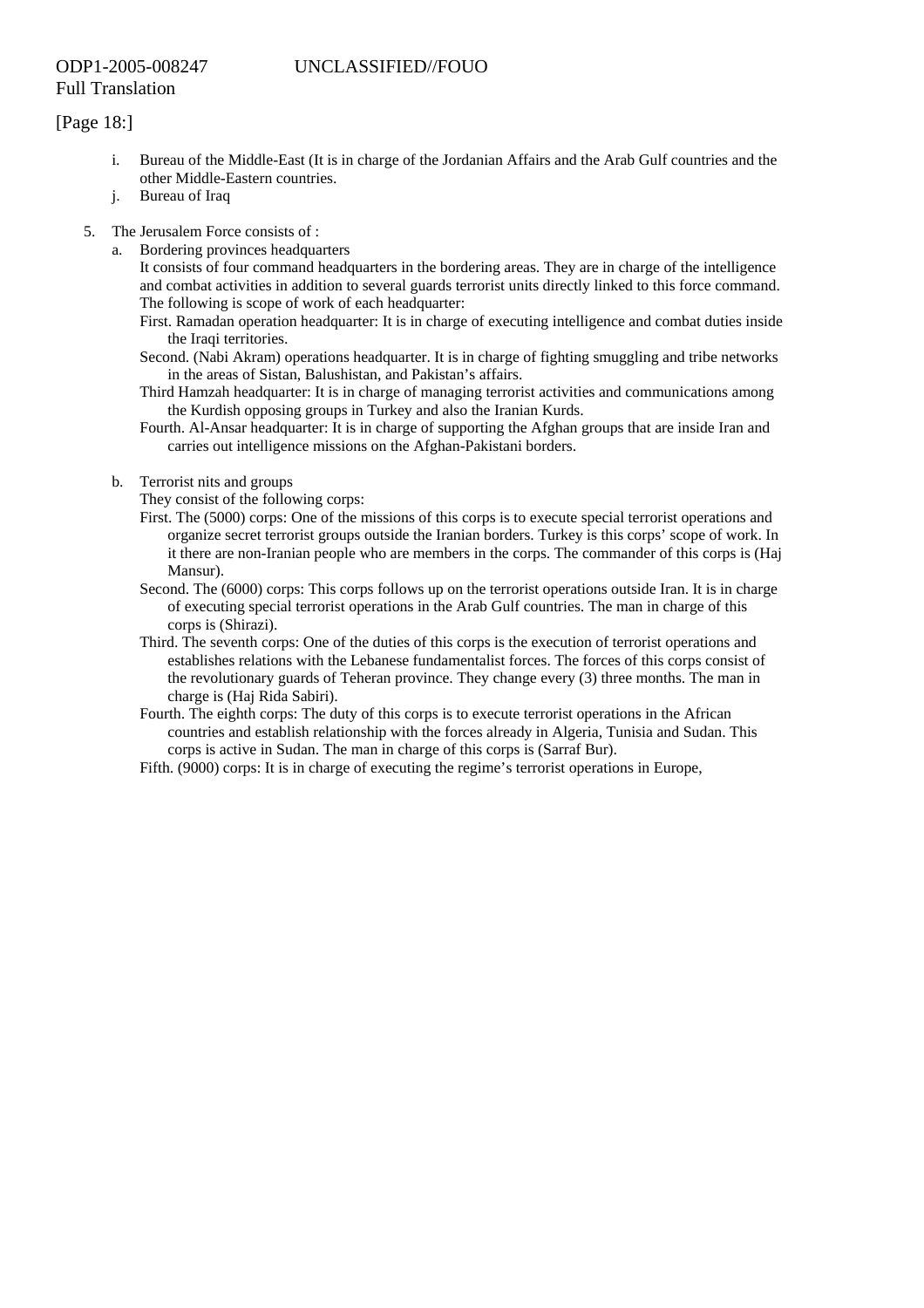# [Page 19:]

America and sometimes in Asia. The man in charge of this corps is (Haj Nahidian).

Sixth. Malik al-Ashtar brigade: One of its duties is to carry out assassinations outside the Iranian borders. The man in charge of this brigade is the guards Brigadier General named (Husni Niya).

Seventh. The intelligence headquarter on the Iran-Azerbaijan and the Iranian-Armenian borders. It is in charge of following the intelligence activities on Iran's Northern borders.

## **6. Training Camps**

- a. (Imam 'Ali) training camp. This camp is responsible for training on operations outside the borders. It also provides conventional security and intelligence courses. It is located in Teheran, Tajrish Square at the end of al-Bazruqah Boulevard.
- b. Qum Jerusalem Faculty. It used to known as (al-'Umam School). It has two centers: First. Qum Center

Second. Khatam Center

Religious lectures are provided there before the candidate of that force.

- c. Khatam al-Anbiyya' Camp: This training camp is in charge of training intelligence elements on operations and reconnaissance. The school term is one year.
- d. Muntazari Camp: It is in charge of training people on the use of radio equipment and map reading.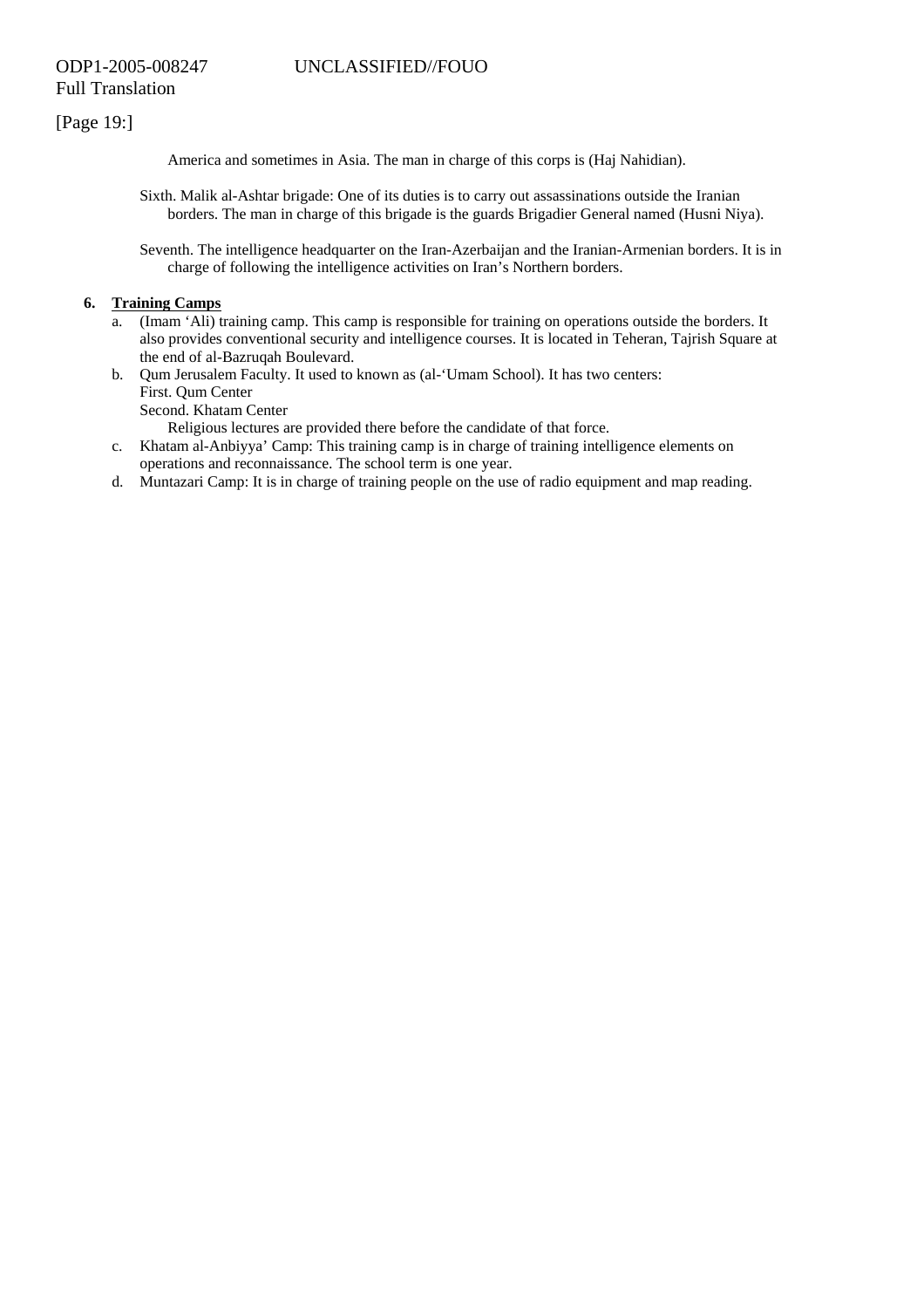[Page 20:]

## **In The Name of Allah the Most Compassionate the Most Merciful**

**Iraqi Intelligence Service** 

**Republic of Iraq President's Office Intelligence Service** 

#### **To Directorate 1/ Section 1 /Division 2**

In reference to your memo 3353 dated 01/24/1993 enclosed is the information pertaining to (Jerusalem Force). We hope to obtain the approval of the Intelligence Director to circulate it to the rest of the friendly services

Regards

Signature

Ahmad Zaki

## Yahya02 08/

Hasanayn 08/02

Directorate 4, Directorate 25 August 1993

Urgent/ R

For the Deputy Director of intelligence review with the signature of the Director General regarding the request of Directorate 1. We provide what we have to the Jordanians and others pointing out to the existence of other indications under scrutiny and which we will present at a later date for the same purpose.

08/07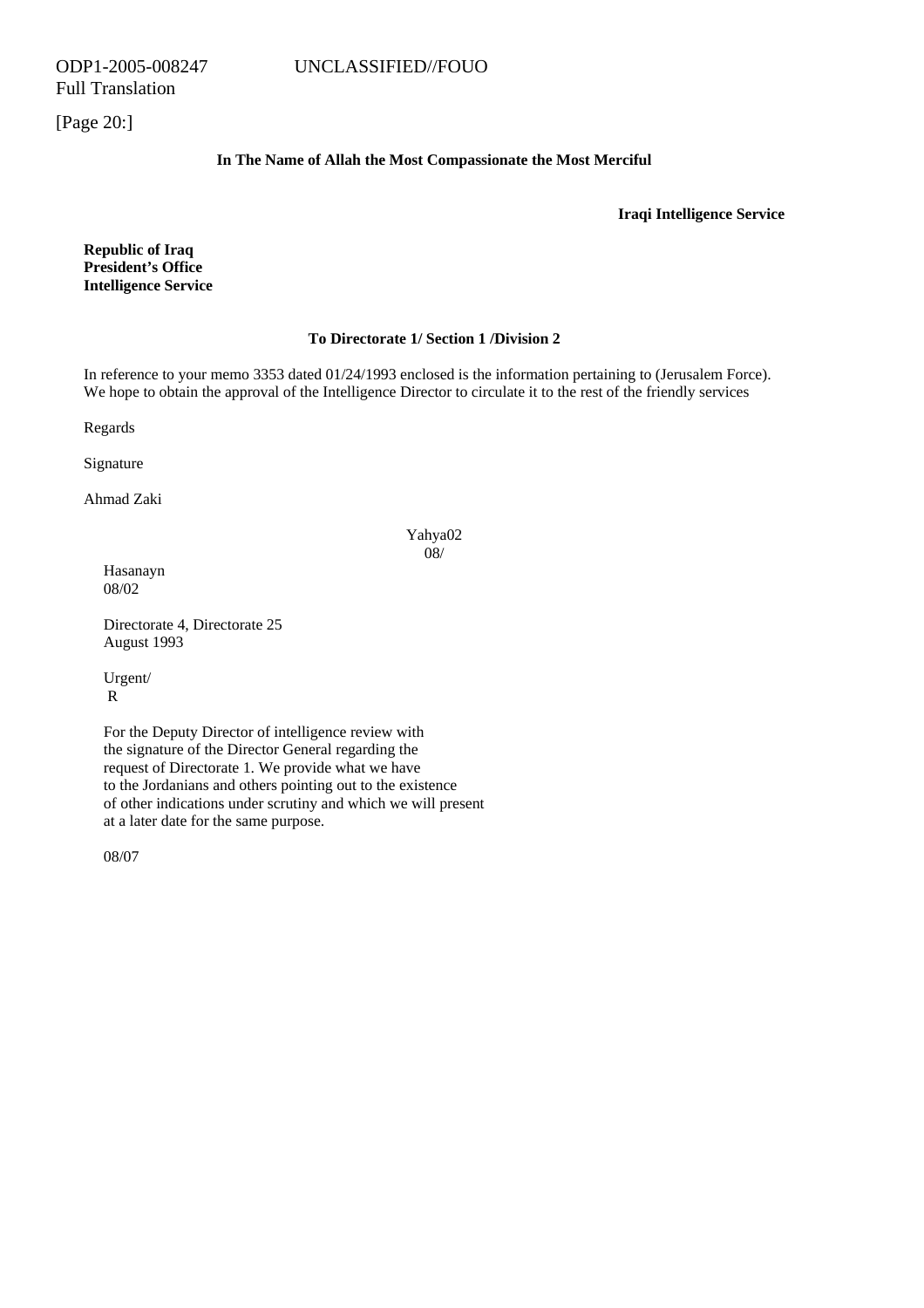[Page 21:]

## **Top Secret**

Above is the reply to [Handwriting not legible]] Directorate 1/1/2/3352 07/25 **To Directorate 4** 

4599

2676 07/25

**Iraqi Intelligence Service** 

**Republic of Iraq 775 President's Office 07/25/1993 Intelligence Service** 

Information

Date: 07/24/1993

The intelligence Director has given his approval to provide the Jordanian counterpart with the information you have about the Jerusalem Force which falls under the Iranian revolutionary guard according the enclosed inquiries.

For your information and please advise.

Regards

Enclosures

Form with queries.

Director of Directorate 1/1/2 proxy 07/24/1993

Mr. Ahmad Zaki

Please take the necessary measures and coordinate with Mr. Khalil Ibrahim based on the information he may have about the subject. Signature 07/26 1294 07/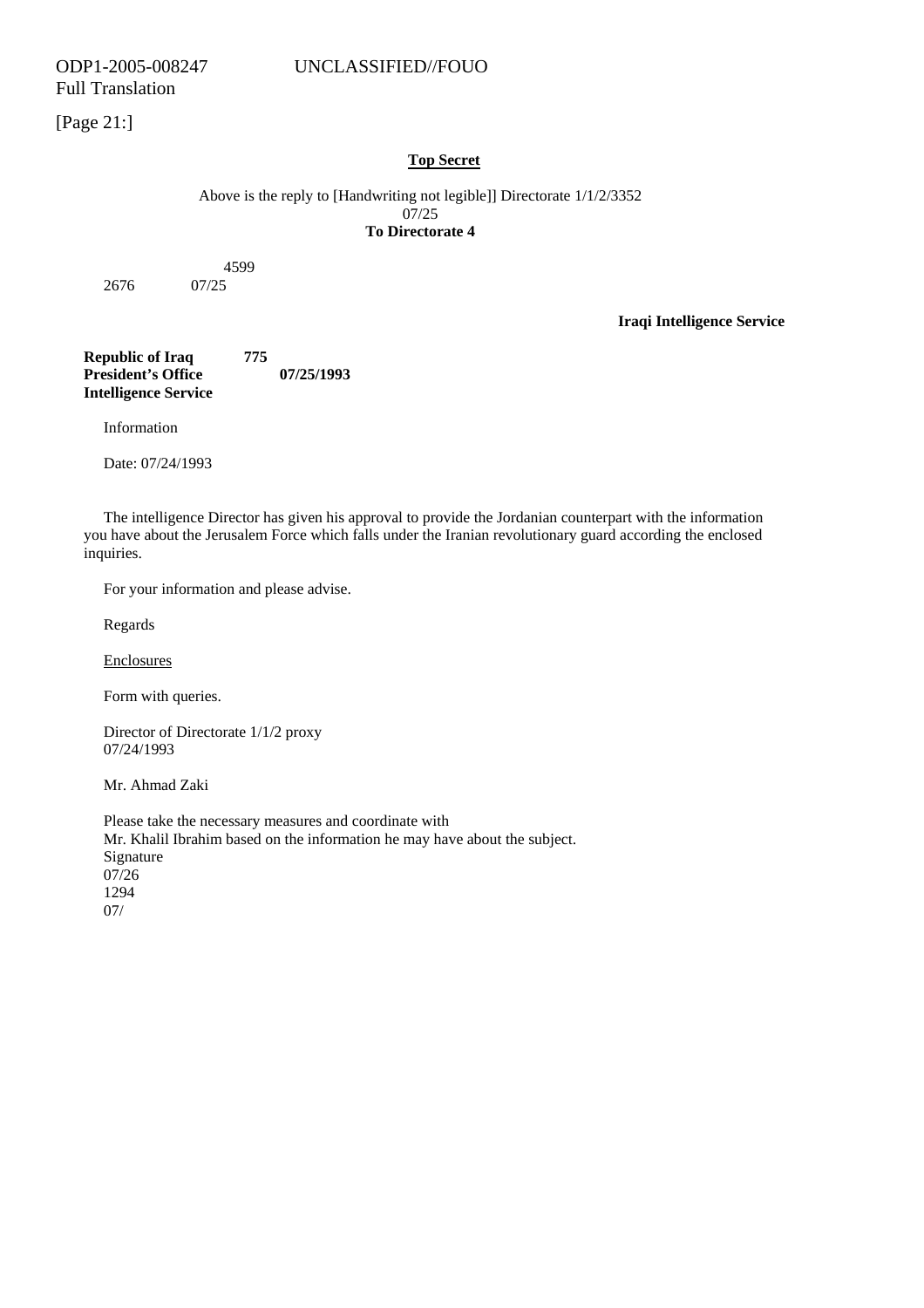# [Page 22:]

During the last two years the press and the opposing Iranian Mujahidi Khalq organization have reported that Iran has established the organization of Jerusalem Force which falls under the Iranian revolutionary guard and that one of missions is to support the extremist Islamic movements.

We are eager to know more about Jerusalem Forces as follows:

- The purpose of establishing it
- Its relationship with the Guard
- Its commander
- Its mission… Does it have terrorist missions or to export the revolution… such as to Iraq, Lebanon
- Its relationship with the other Iranian policies such as the Ministry of Intelligence and the Ministry of Guidance.

The Army

- Its composition and the nature of its elements
- Does it have independent camps and training centers or within the guard forces.
- Its capabilities to carry out activities and operations outside Iran.
- Is it active vis-à-vis Jordan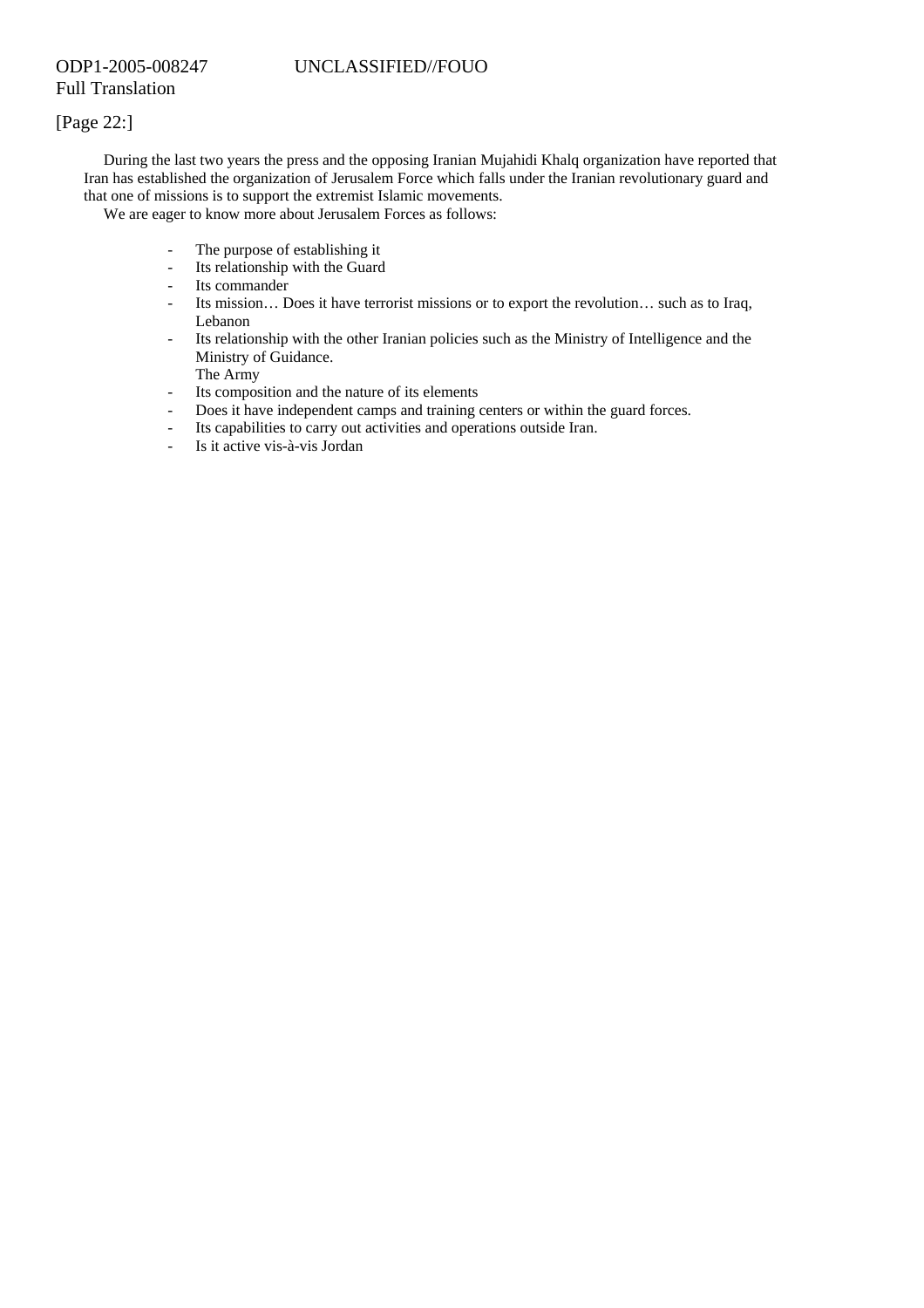Full Translation

[Page 23:]

## **Top Secret**

**Republic of Iraq 2675 Intelligence Service Date: 08/10/1993** 

## **Information**

## **To Directorate 3 /2/1**

In reference to your memo 607 dated 08/03/1993, we wish to inform you that the information contained in the report has been [UNINTELLIGIBLE]. Enclosed is your memo with the confirmed information about the new structure of the Iranian security services It has been confirmed to be accurate and public rather than secret.

For your information

Regards

Signed Yahya Ahmad Zaki 08/10

Directorate 4 08/10/1993

**Top Secret**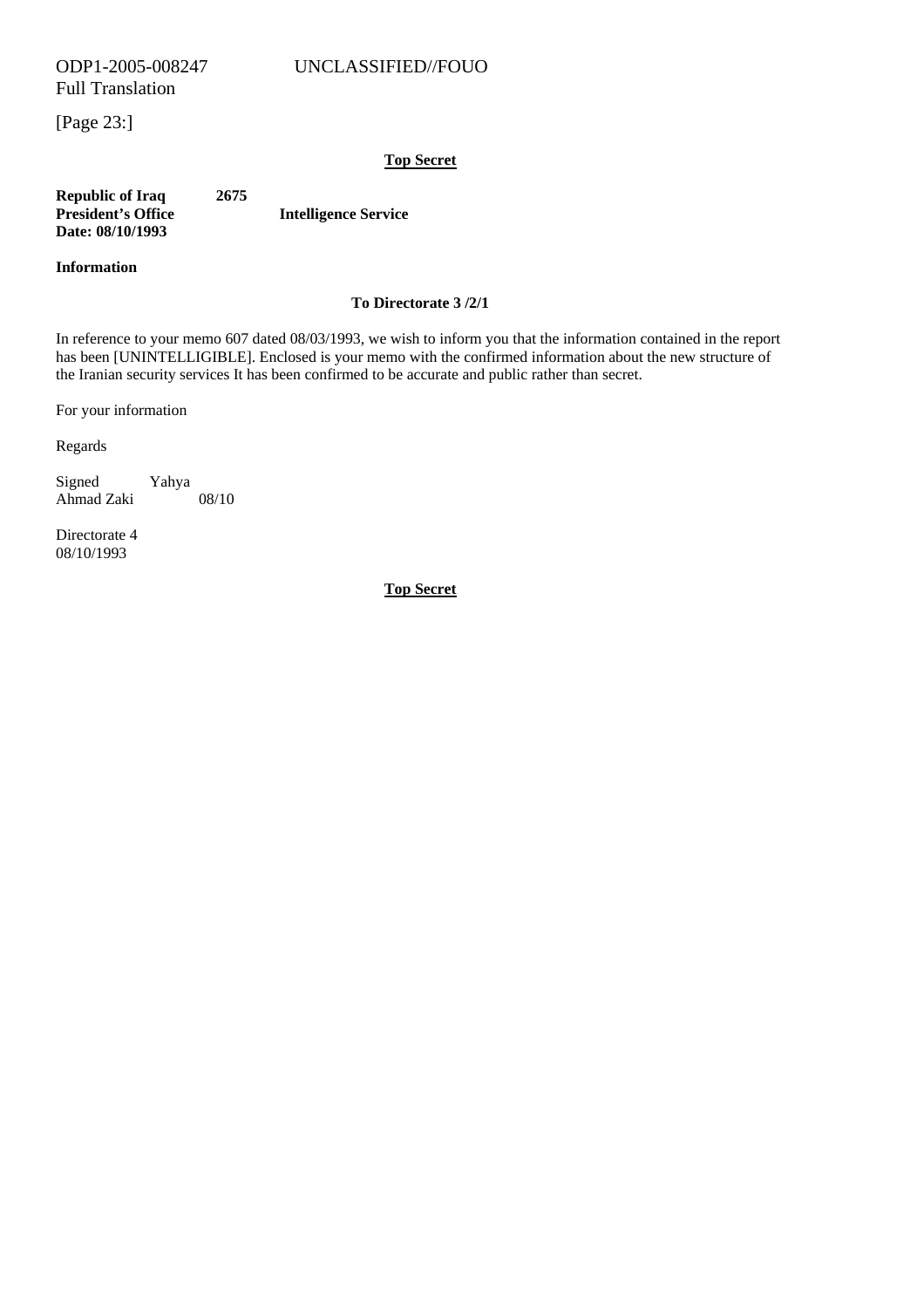[Page 24:]

[This page is a duplicate of page 23 except that the date on this page is 08/09/ 1993 instead of 08/10/1993]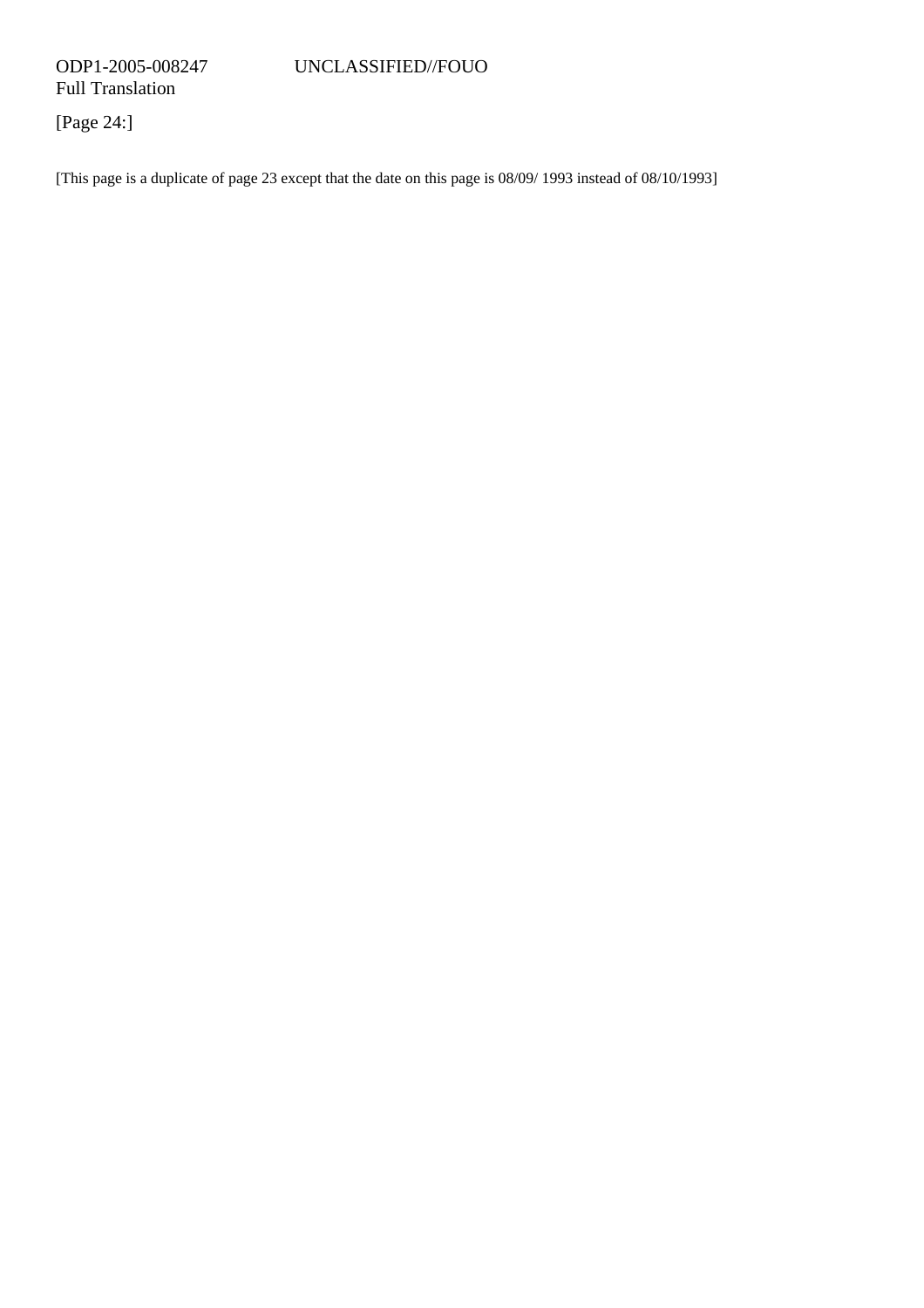[Page 25:]

## **Top Secret**

**Republic of Iraq 2678 President's Office Manual Example 2 Intelligence Service Date: 12/20/1992 #: 2/1/9/25** 

Information Directorate, 2/1/9

## To Division 8

As a follow up to our memo 45 dated 12/13/1992 we refer you to the information that interest you regarding the same subject which is as follows:

1. Sudan has become the main base to Jerusalem Forces in North Africa. Jerusalem Forces are in "Sh'ayat" area and "Karawi". They are in the process of establishing camps there. The Iranian ahs allocated 20 million dollars to build these camps.

Mr. Ahmad Zaki the organizing cadre is secured by Jerusalem Forces in Teheran. The commander of one of these camps which was named after one of the Sudanese citizens named (Na'im Bakrawi). in coordination with force 9 and its sector. A man named Majid in the Lebanese Bekaa valley and is considered one of the founders of Hezbollah in Lebanon. Generally the forces in the camps consist of elements from North Africa (Tunisia, Morocco, Egypt, and Algeria).

In addition to the educational and religious trainings, they receive trainings with the Sudanese soldiers in Southern Sudan. They are trained to fight against the opposition forces (Sudanese Popular Liberation Army)

2. Iran is capable of sending forces to fight with the forces of Sudanese Government. So far more than (18) people were killed from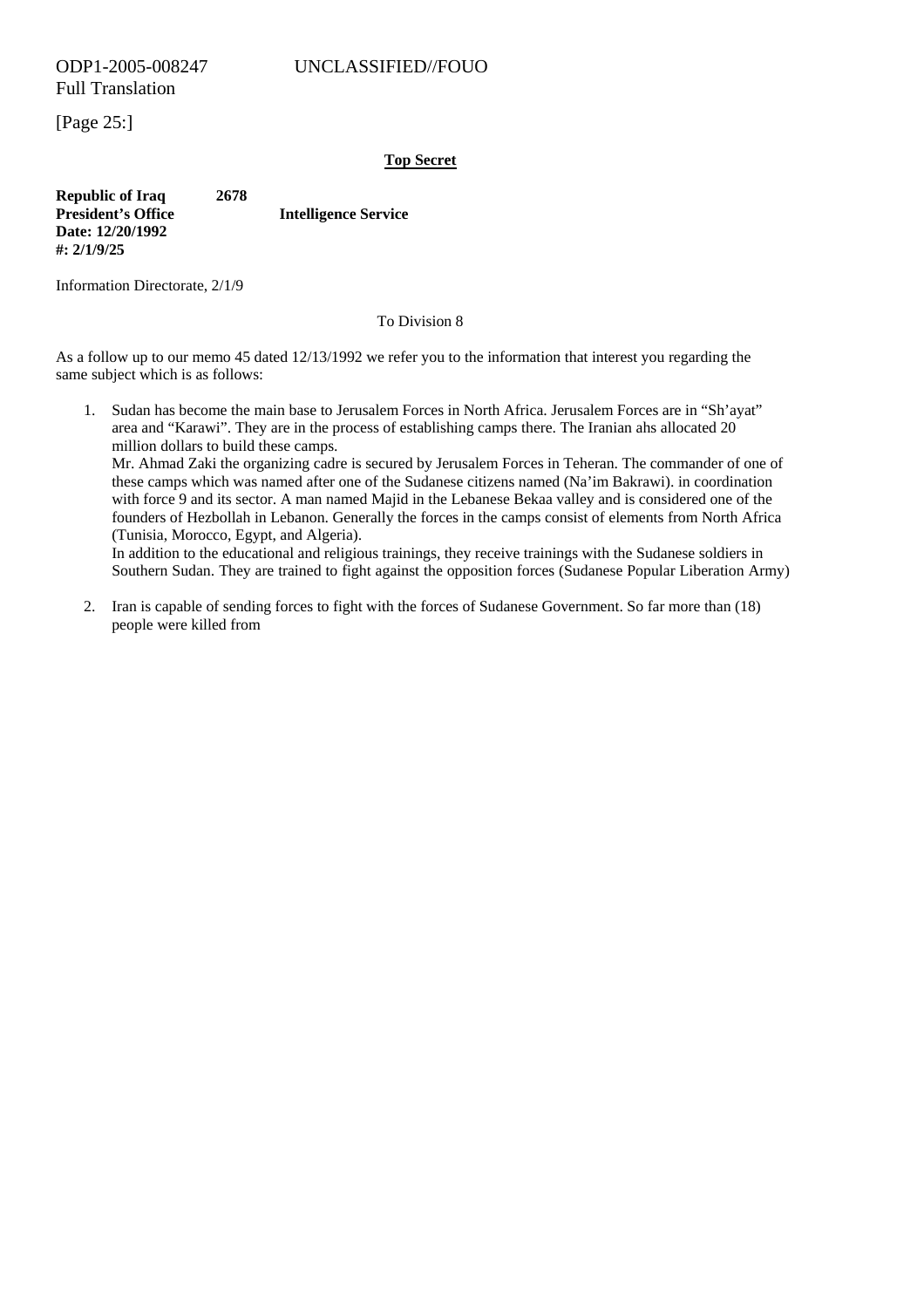[Page 26:]

## **Republic of Iraq President's Office Intelligence Service**

# **Information**

the forces operating under Jerusalem command during the clashes in Sudan.

- 3. Jerusalem Forces has recently sent a group of men among the cadres of (the Sudanese Islamic Front) to Teheran to transfer information and special training to establish "the Sudanese Popular Defense Forces" which will allow them to set up the revolutionary guard" in Sudan. Recently the he last militias that fall under the front was estimated in Khartoum at around one hundred thousand fighters. We confirm the existence of several Iranians with them in addition to the special corps in the North African
	- countries. There are two Directorates in charge of working within the popular milieus. These corps are:
		- a. Afghanistan
		- b. Pakistan

They are considered to be the front base but the backdoor back is Istanbul. From there the forces and networks operate in the direction of Europe.

4. The third corps operates independently in the third Directorate in terms of formations and operates under the guard's general command. It is in charge of Jerusalem Forces in Turkey. The man in charge of the third corps is the guard Chief (Kamal Hidayat) while operating under the command of (Muhsin Rida'i). (Ahmad Wahidi) also works under his command as well as in the camps linked to it. It is an educational camp under the command of (Jawad Tali'i).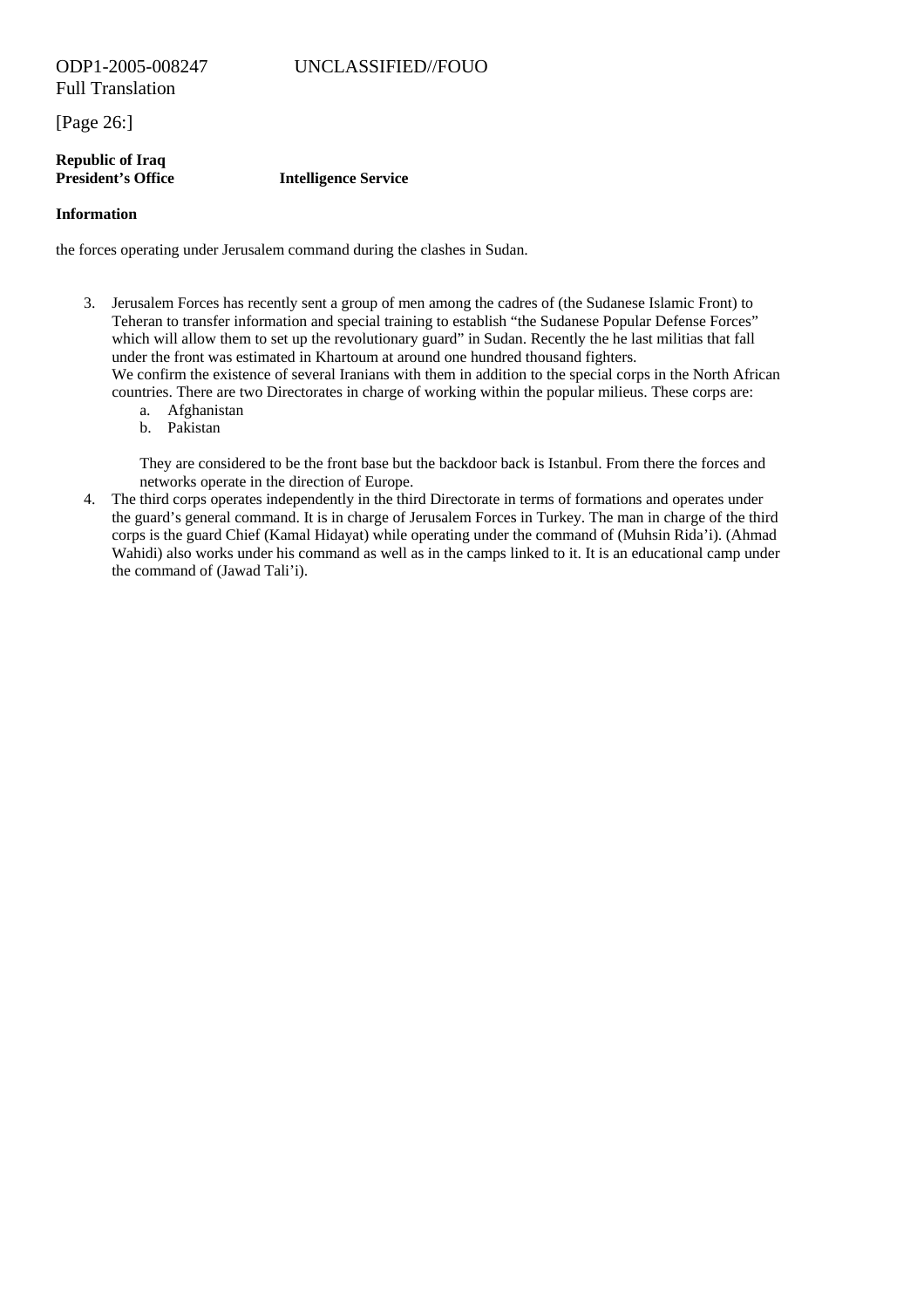[Page 27:]

## **Republic of Iraq 2672 Intelligence Service**

#### **Information**

This corps has assassinated the foreign diplomat in Ankara Turkey last March as a response to the confiscation of the Iranian ship of weapons.

- 4. There is a special Directorate in Afghanistan linked to a special corps that used to operate as headquarter for al-Ansar. It took charge of the revolutionary guard in Afghanistan and Pakistan. However, after Jerusalem Forces were established and with the increasing number of their cadres in the eighth corps ((not clear) new formations were established under the name of (The fourth Ansar corps). The man in charge of this corps is the guard Chief (Qa'ani) who used to be the commander of the eight corps of the guard forces. His responsibilities were:
	- a. To organize and support the Afghan Shiites in Iran
	- b. Educate these categories and send them as terrorist teams to Pakistan to carry out terrorist operations
	- c. One of its functions is large scale attacks of homes in Karachi and Kweenah in June 1987

The fourth corps has four headquarters and they are: (Shabahad, Zahadan, Zabil and Firjand] along the eastern birders of Iran. The elements are sent from these